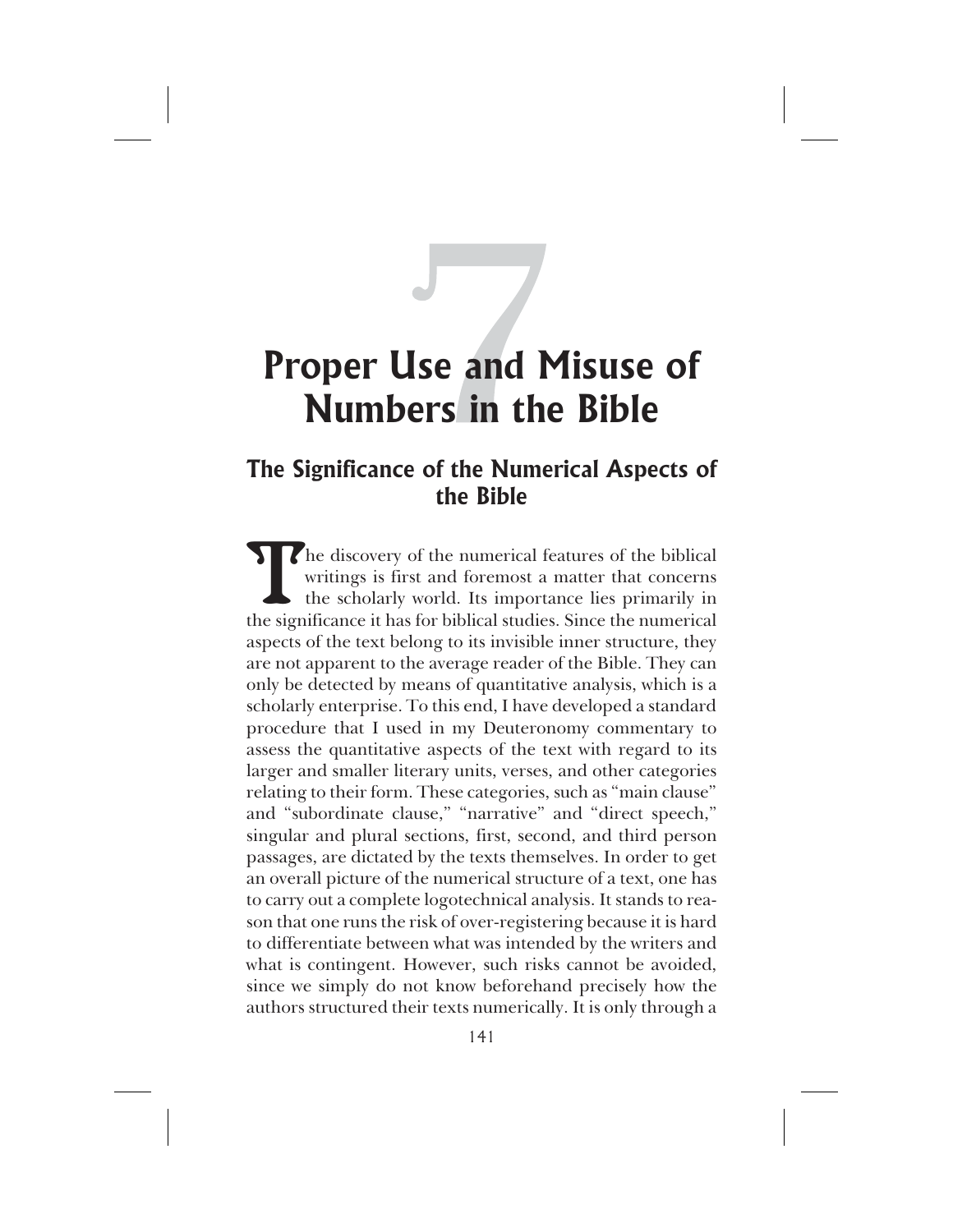comprehensive quantitative analysis that the real structure of a text can be brought to light.

The discovery of such structures has far-reaching implications for our view of the form and the formation process of the biblical writings. First of all, it proves beyond any doubt that the final form of the text is not the result of a fortuitous process of haphazard accretions, but the outcome of designed compositional intention. This means that we are constrained to take the *Endgestalt* of the text more seriously than has been done by scholars working with the traditional historicalcritical method. Diachronic analysis of the text should never be carried out to the detriment of a synchronic approach. Without questioning the relevance of diachronic analysis, I am convinced that the study of the final form of the text must have priority over investigations into the history of its formation. The key to understanding the distinctive or peculiar features of a text does not lie primarily in the reconstruction of the different stages of its growth, but in a careful and exhaustive examination of its final form. In my experience, many idiosyncrasies of the text can be explained as due to numerical considerations. In short, the study of the numerical aspects of a text can help us to detect its literary form.

Moreover, the numerical features of a text can help us to delimit its literary units correctly, which can have serious consequences for its interpretation. Let me demonstrate this with an example of such a crucial delimitation—Deut 8:7–10. We have examined this text in the preceding chapter and discovered that the two compositional formulas of the "minor tetraktys,"  $55 = 23 + 32$  and  $55 = 26 + 29$ , enabled us to delimit this four verse pericope precisely. Since the verses 7–10 comprise a literary unit, the next passage begins in verse 11, which means that the verb in verse 11 introduces a new literary unit: 11–16, "Take heed lest you forget the Lord your God." In other words, the protasis in 7a, "Since the Lord your God is bringing you in a good land," has its apodosis in verse 10b: "you must eat and be sated and bless YHWH your God."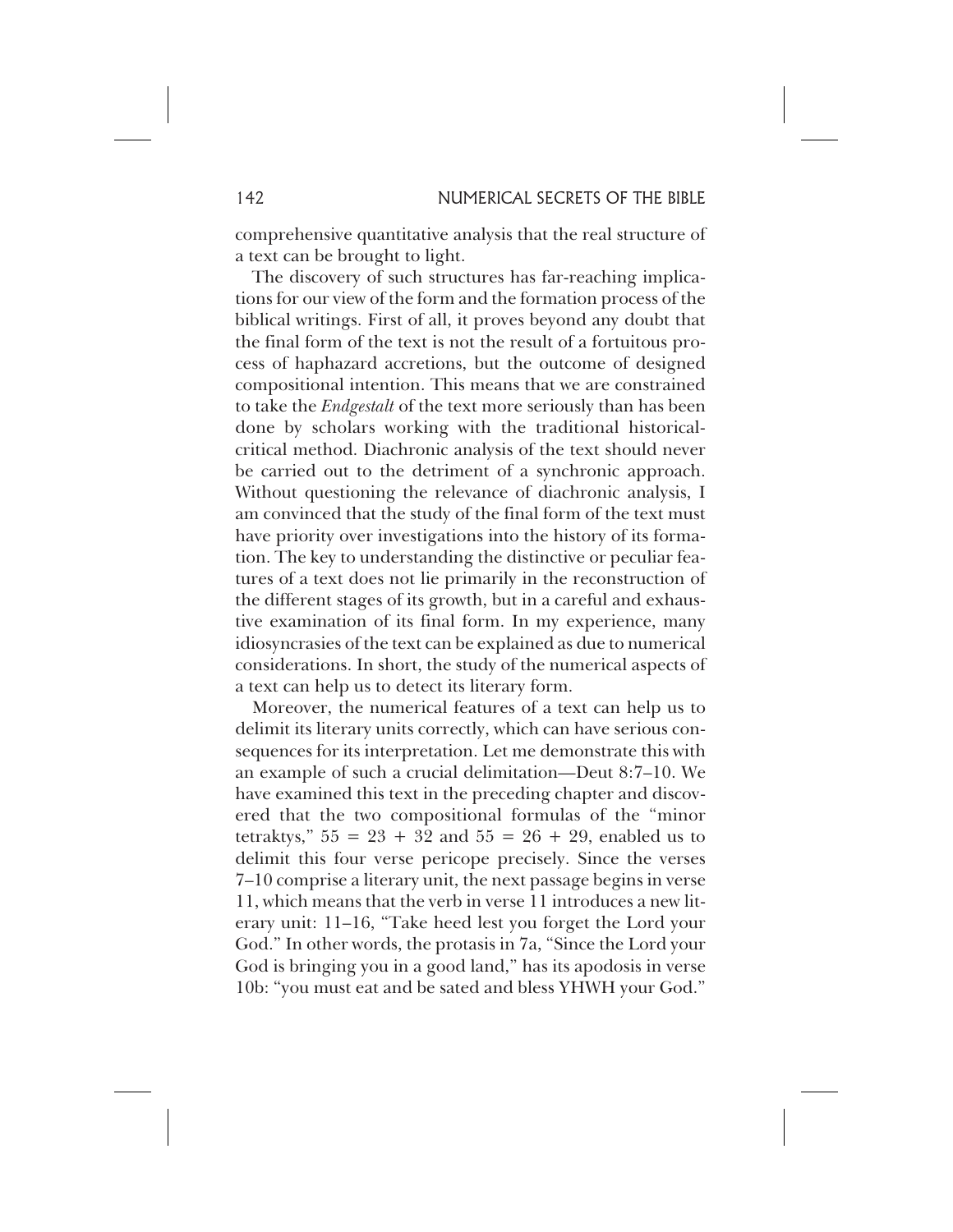The good quality of the land entails, even demands, eating, getting full, and praising the Lord. Therefore translations such as the one suggested by A. D. H. Mayes, "When the Lord brings you into the good land . . . and (when) you eat and get full and praise the Lord . . . (11) *take heed* lest you forget the Lord your God," in which the apodosis begins in verse 11, cannot be correct. $<sup>1</sup>$ </sup>

### **How Numerical Structures Support The Message of a Text**

In the previous chapters, I have presented many examples to illustrate the close connection between the form and the content of a text. I also tried to show how the numerical structure of a text can support and underscore its message. The first instance I cited, in chapter 1, was Psalm 23, in which the three words at the mathematical center of the text, *ki attah 'immadi*, "for you are with me," are surrounded by 26 words, representing the numerical value of the divine name, to express the central idea of God's presence. Let me present some additional instances:

#### **a) Psalm 82**

In this poem, the author presents YHWH as pronouncing judgement among other gods. The psalm is made up of 61 words, consisting of 2 words in the heading and 1 word, *selah*, at the end of verse 2, and 58 words in the poem itself. The 58 words are structured as follows.

```
1–4 Heavenly scene: YHWH challenges the gods<br>5a The gods fail to meet YHWH's challenge
5b-8 Earthly scene: implications for the earth
```
 $\begin{array}{c} 26 \\ 6 \end{array}$  } 32 } 32

Exactly 26 words are used to describe the heavenly scene, in which the psalmist introduces YHWH standing in the heavenly court to pronounce judgement among the gods (verse 1). God challenges the gods in a direct address to them, in which the second person plural form is used (verses 2–4). After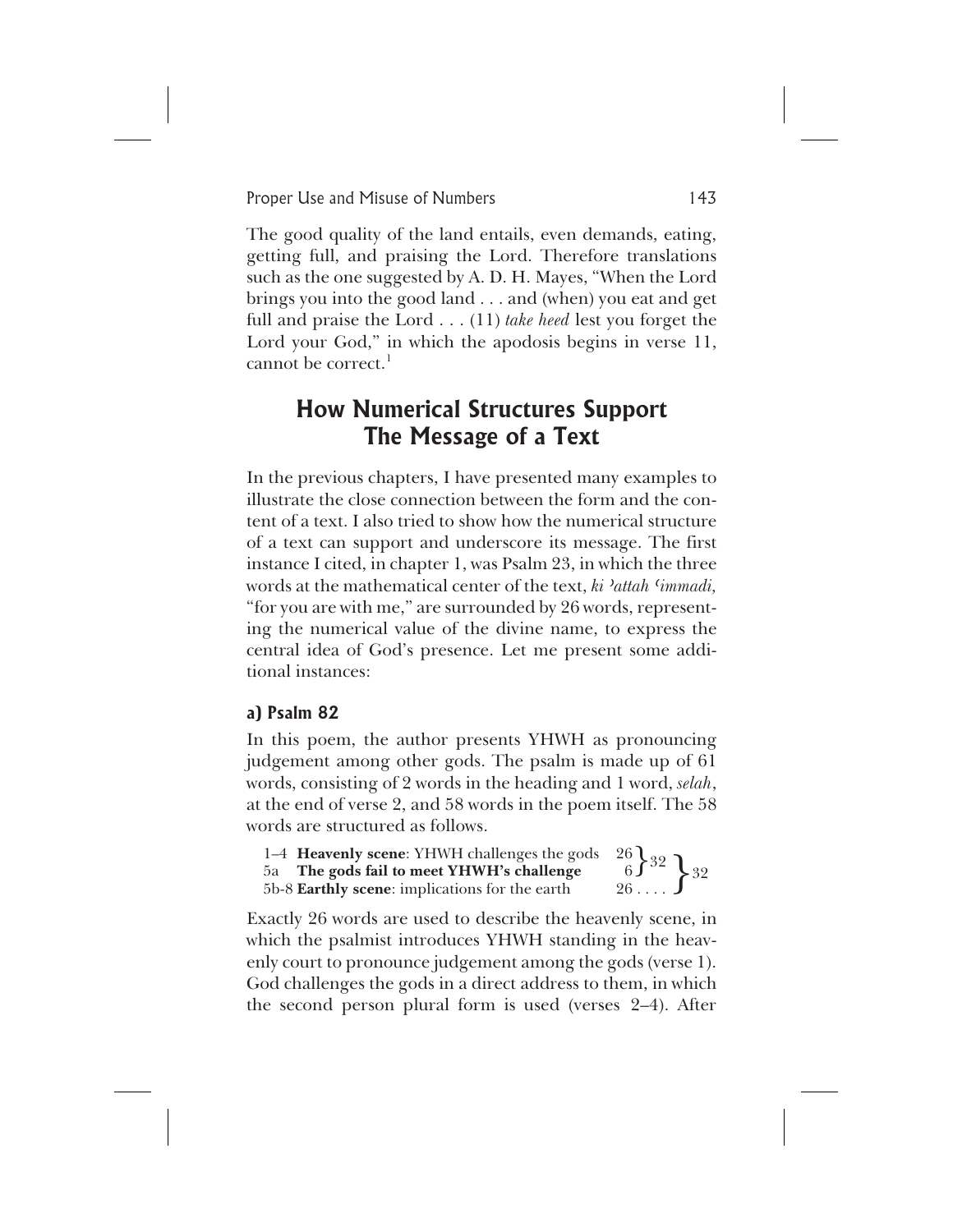quoting God's address, the author describes in verse 5a the reaction of the gods to YHWH's challenge to realize justice on earth. They appear to be totally at a loss for action and unable to meet YHWH's challenge. Here the psalmist uses 6 words and employs the third person form of the verbs: "They know nothing and understand nothing, they walk about in darkness." As in Psalm 23, the sudden change in the verbal form is a clear indication of a new phase in the text.

In verse 5b, there is another significant change; for here the author speaks about the consequences that the failure of the gods has for the earth: "the foundations of the earth are all giving way." This means that from here on he has an earthly scene in mind, which he maintains throughout the rest of the poem. A further implication of the failure of the gods to meet YHWH's challenge follows as the author comes to realize that the so-called "gods" are no gods at all (verses 6–7): "I thought you were gods, all sons of the Most High, but surely like mortals you shall die and fall as any prince does." He concludes his poem by calling upon YHWH to stand up and judge the earth, in verse 8, which corresponds symmetrically to verse 1, where YHWH is presented as standing in the court of heaven to pronounce judgement among the gods.

Like the heavenly scene (verses 1–4), the earthly scene (verses 5b-8) comprises exactly 26 words. This means that the 6 words in verse 5a are at the mathematical center of the poem, where they receive special emphasis: they depict the total bankruptcy of the "gods." From a structural point of view, it does not seem to be a matter of coincidence that the description of the bankruptcy of the "gods" is situated between the heavenly and the earthly scene. The position of verse 5a in the psalm appears to be so intended as to give an appropriate indication of the position of the "gods"—who are unmasked as total failures, they are nowhere, dangling in the void between heaven and earth.<sup>2</sup>

The numerical structure seems to emphasize still another point: what is also at stake is YHWH's honor, which was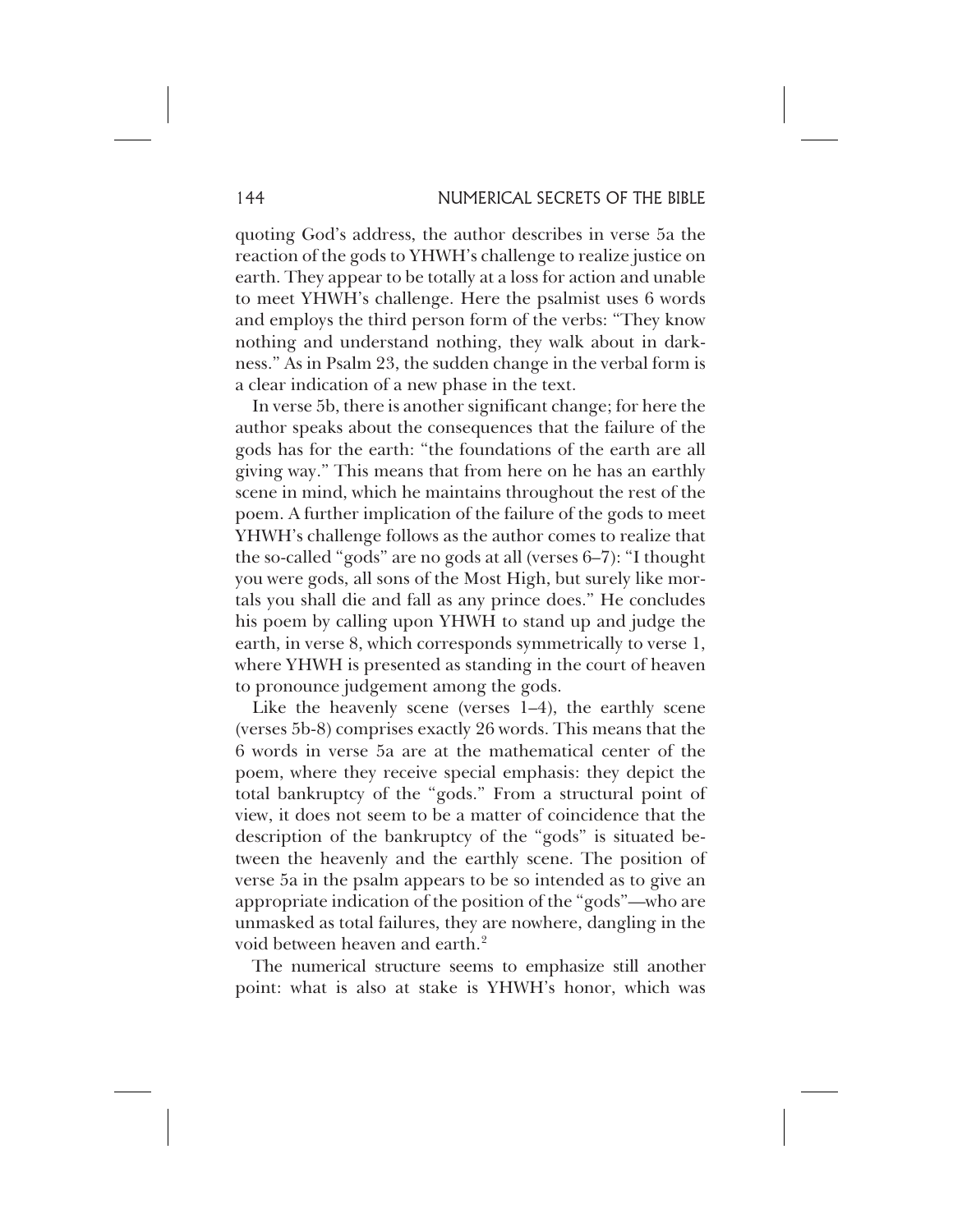jeopardized by the presence of the false gods. By the denouncement of these gods as non-gods on the strength of God's judgement, the honor of YHWH, the only true God, was saved. This is numerically expressed by the use of the *kebod*-YHWH model, which represents YHWH's glory and honor:  $26 + 32 = 58$ , and its reverse,  $32 + 26 = 58$ . Together with the 26 words dealing with the earthly scene (verses 5b-8), the 6 words of verse 5a form the compositional model  $26 + 32 = 58$ . These same 6 words function in a pivot position, together with the 26 words of the heavenly scene (verses  $1-4$ ), where they form its reverse  $32 + 26$ = 58, emphasizing once again the center position of the description of the bankruptcy of the false gods.

#### **b) Psalm 8**

The similarly phrased opening and concluding lines of this hymn, "Lord, our Sovereign, how glorious is your name throughout the world," in verses 2a and 10, clearly express the purpose of the author: to sing the praise of the glorious manifestation of God's name throughout the Universe. Therefore it does not surprise us to find that the divine name numbers 17 and 26 —both of which also represent the numerical value of *kbd/kbwd* , "glory"—figure prominently in the numerical structure of the psalm. Moreover, the number 32, the alternative numerical value of *kbwd*, occurs explicitly in verse 6b.<sup>3</sup>

Including the 5 words of the heading, Psalm 8 is made up of 10 verses and 77 ( $11\times7$ ) words. The first and last lines have 7 words each. The number 7 also figures in the seven instances of the second person singular suffix *-ka*, with the reference "your name" at the beginning and at the end of the series, and with the remarkable term "your heavens" (verse 4a) at the center.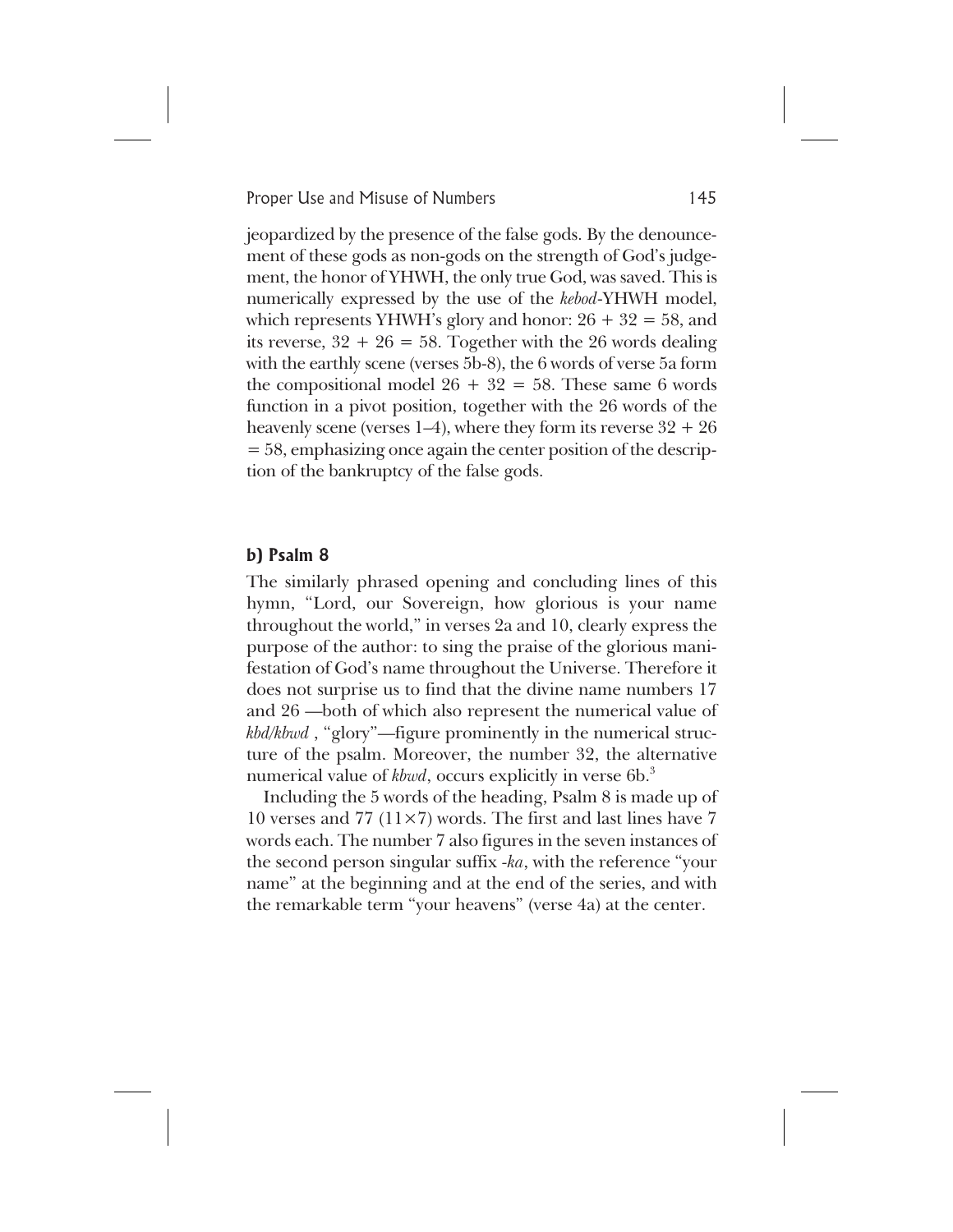1. your name (2a) 2. your majesty (2b) 3. your adversaries (3a) **4. your heavens (4a)** 5. your fingers (4a) 6. your hands (7a) 7. your name (10b).

The compositional formula of the hymn itself in verses 2–10, without the heading, is  $72 = 38a + 34b$  (38 words before and 34  $[2 \times 17]$  after the *'atnach*). Whether it is a matter of chance or not, the number 38 represents the numerical value of *wekabod*, "and honor" (verse 6b), and 34 represents the numerical value of *shem*, "name" ( $\ddot{\mathbf{w}} = 21$ )+ ( $\dot{\mathbf{p}} = 13$ ), which occurs explicitly in the first and last lines. Incidentally, 26 simultaneously represents the numerical value of *hodeka,* "your majesty"  $(\Box \Box = 5) + (1 \Box = 6) + (\Box \Box = 4) + (\Box \Box = 11) = 26)$ , which appears in verse 2b.

A logotechnical analysis of the psalm brought the following structure to light. $4$ 

| 2a Glorification of God's name                                                                                   |  |
|------------------------------------------------------------------------------------------------------------------|--|
| 2b-3 God's achievements in the universe $15$ 32<br>4-5 <b>Surprise at man's privileged status</b> $17$ $32$ $58$ |  |
|                                                                                                                  |  |
| 6–9 God's ordination of humankind $26$                                                                           |  |
| 10 Glorification of God's name                                                                                   |  |
|                                                                                                                  |  |

The central core of the psalm, verses 2b-9, consists of 58 words, arranged in the *kebod*-YHWH pattern: 58 = 32 + 26, with 32 words in verses 2b-5, the numerical value of *kbwd*, "glory," and with 26 words in verses 6–9, representing God's name YHWH as well as his Glory. The other divine name/ Glory number (17) figures in the number of words in the exclamation of amazement about the privileged position of humankind in the universe (verses 4–5). Thus the numerical structure of the hymn underscores its central message, that the name and the Glory of God are interwoven into the fabric of the universe, where they testify to God's presence. In the same way, they are also interwoven into the fabric of Scripture, where they serve the same purpose.<sup>5</sup>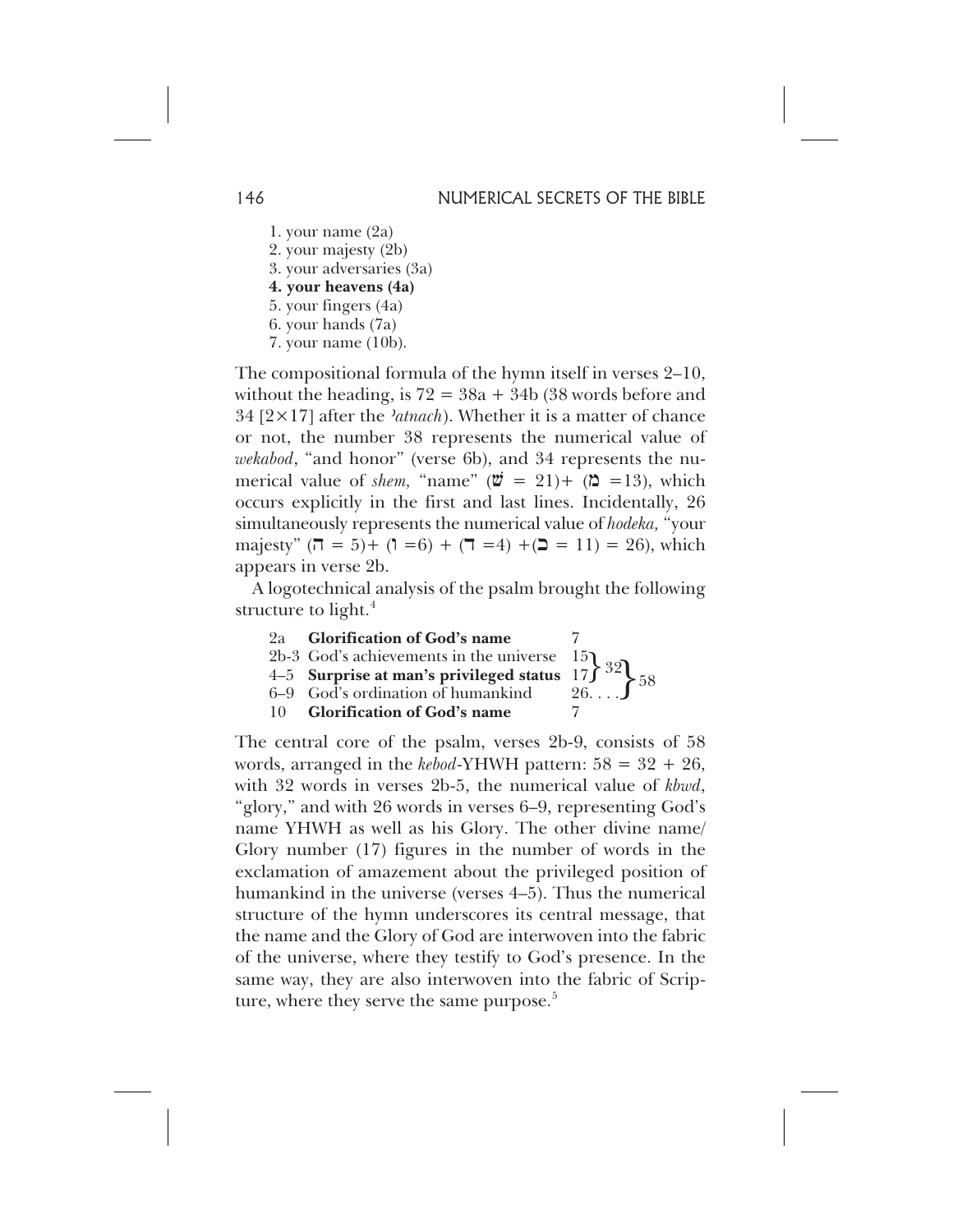### **c) Psalm 19**

It has long been recognized that this psalm divides into two distinct parts: verses 2–7, a hymn on the witness of the universe to God's work, which is strongly reminiscent of Psalm 8, and verses 8–15, a didactic poem praising the excellence of the Torah. It would be very wrong to consider the two parts as completely disparate texts, since the psalm is an incontestable structural unity. This is proved by the following logotechnical analysis, which clearly shows how the two parts have been fused to form a single entity.

| <b>Section</b> | <b>Contents</b>                               | Number of words    |
|----------------|-----------------------------------------------|--------------------|
| $2 - 5$        | The Universe proclaims God's Glory            | $34(19a+15b)$      |
| $6 - 7$        | The action of the sun                         | 17                 |
| $2 - 7$        | The Universe and the sun                      | 51 $(3 \times 17)$ |
| $8 - 11$       | The features of YHWH's Torah                  | 38                 |
| $6 - 11$       | The sun and the Torah                         | 55 $(32a+23b)$     |
| $12 - 15$      | Concluding prayer                             | $34(23a+11b)$      |
|                | $2-5 + 12-15$ Framework to the sun/Torah Hymn | $68(42a+26b)$      |
| $1 - 15$       | The psalm including its heading               | $126(77a+49b)$     |

First and foremost, the psalm is structured in terms of the number 7—the number of fullness and abundance.

- $\blacktriangleright$  The compositional formula of the entire text contains multiples of 7:  $11\times7 + 7\times7 = 18\times7$
- $\blacktriangleright$  The psalm itself is made up of 14 verses.
- $\blacktriangleright$  The name YHWH occurs 7 times (8a, 8b, 9a, 9b, 10a, 10b, 15b), with the reference to YHWH's radiant commandments (9b) at the center, hinting at the radiance of the sun.
- $\blacktriangleright$  In verses 2–5, 7 cosmic elements are mentioned:
	- 1. the heavens (2a)
	- 2. heaven's vault (2b)
	- 3. day (3a)
	- 4. night (3b)
	- 5. the earth (5a)
	- 6. the end of the world (5a)
	- 7. the sun (5b)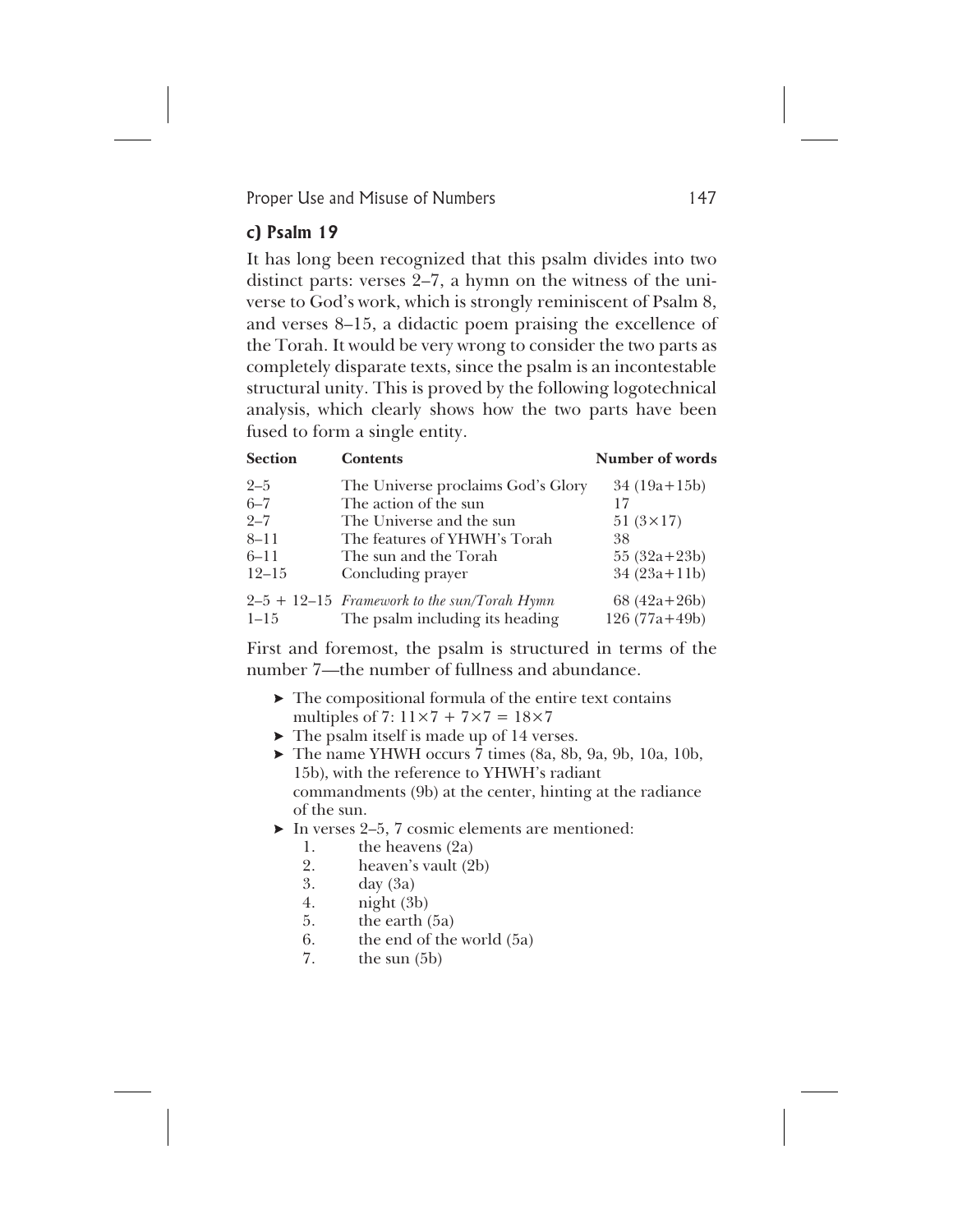- God's Torah, containing his instructions, has 14 characteristics (verses 8–11).
	- 1. it is perfect
	- 2. revives the soul
	- 3. is stable
	- 4. makes the simple wise
	- 5. is right
	- 6. rejoices the heart
	- 7. is radiant
	- 8. enlightens the eyes
	- 9. is pure
	- 10. endures for ever
	- 11. is true
	- 12. righteous
	- 13. more desirable than gold and fine gold
	- 14. sweeter than honey

At the same time the numerical structure of the text is significantly governed by the divine name number 17 in particular, but also by 26, both of which also represent God's Glory. The way they are interwoven into the text can be clearly seen in the table above. I might draw attention to a feature that has not been noted in the table, namely the dominance of the divine name numbers in the larger framework, 2–7 and 12–15, surrounding the Torah-section (8–11).

| $2 - 7$           | Compositional formula: $29a + 22b = 51 (3 \times 17)$ |                               |  |
|-------------------|-------------------------------------------------------|-------------------------------|--|
| $12 - 15$         | Compositional formula: $23a + 11b = 34 (2 \times 17)$ |                               |  |
| $2 - 7 + 12 - 15$ |                                                       | $52a + 33b = 85(5 \times 17)$ |  |

The occurrences of the two numbers representing the numerical values of *kabod* "glory," 23 and 32, can be detected easily. Incidentally, a significant fact is not evident in the table: verses 2–4, dealing with the proclamation of God's glory by the heavens, are made up of 23 words, while 11 words are devoted to the role of the earth (verse 5), in order to attain the number 34  $(2 \times 17)$ .

Another significant feature of verses 6–11, the section dealing with the duo, sun and Torah, is the use of the "minor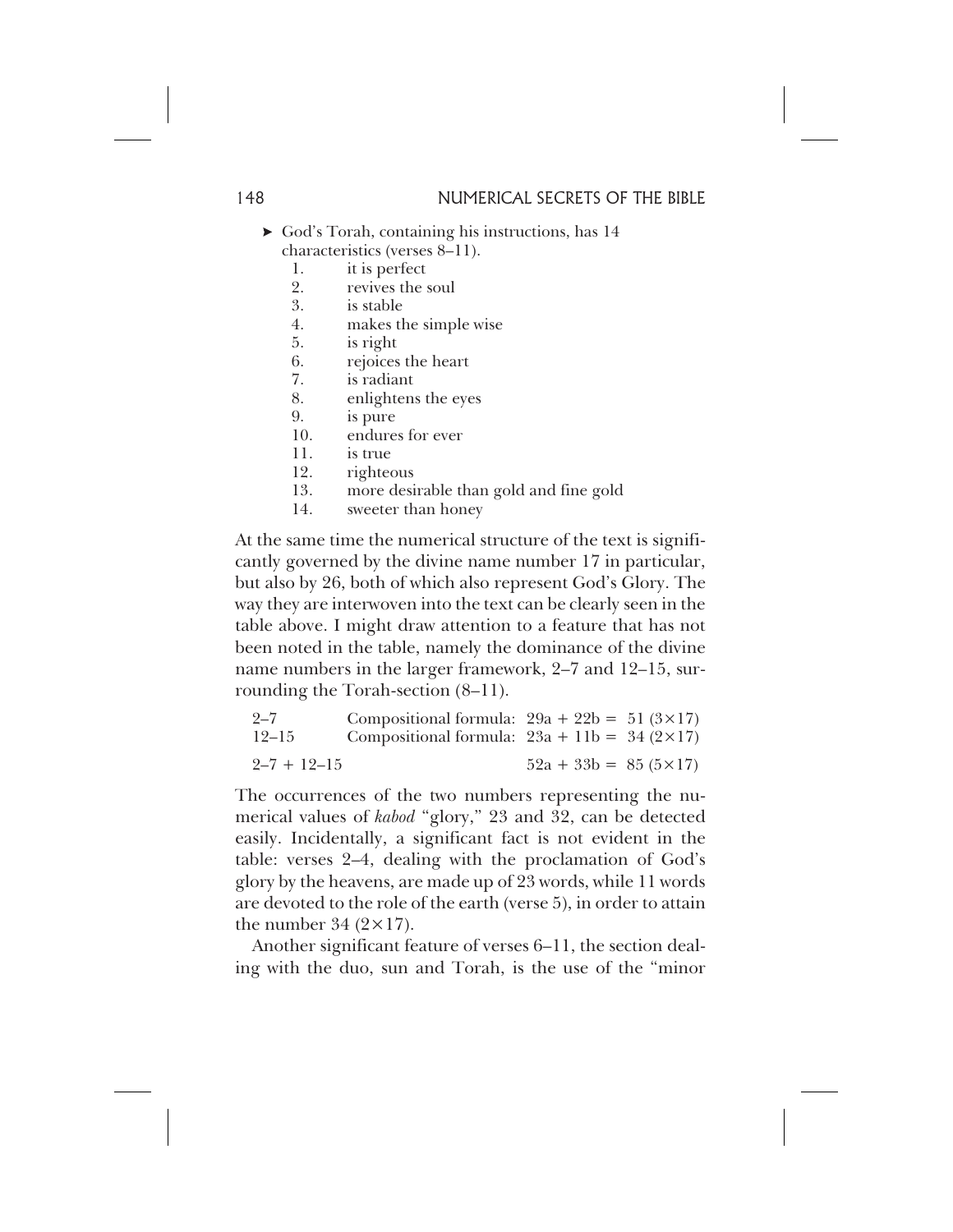tetraktys,"  $55 = 32a + 23b$ , as a compositional formula, which demonstrates the literary unity of this section of the poem.

The primary reason why our author has chosen this particular formula, is the fact that 23 and 32 signify the glory of God. However, there is an additional reason in that 55 represents the numerical value of the word *shemesh*, "sun:" ( $\ddot{w} = 21$ ) + ( $\ddot{\rho}$ )  $= 13$ ) + ( $\ddot{w} = 21$ ) = 55.

Needless to say, Psalm 19 is a high-grade numerical literary work of art. The author has made the fullest possible use of the symbolic number signifying "fullness" and the numbers representing the name and the Glory of God, in order to make his psalm a single entity. Moreover, he used these numerical techniques to underscore his message that the entire universe, in which the sun and the Torah occupy a central position, proclaims God's glorious handiwork.

#### **d) Isa 8:19 – 9:6**

My last example illustrating how the biblical authors used the numerical structure of a text to support their message is a passage in which we are faced with many problems regarding the delimitation and structure of the text and its interpretation. The passage is a difficult one in the book of Isaiah, in which the prophet proclaims a message of hope arising from the birth of a new ruler, in a desperate situation due to the Assyrian threat and the danger of a civil war during the reign of king Ahaz.

I delimit the relevant text as  $8:19 - 9:6$   $(8:19 - 9:7)$  in some translations), primarily on the basis of the two masoretic layout markers, the *setumah* "paragraph marker" at the beginning and the end. The passage comprises two distinct literary units, which are juxtaposed because they are inextricably bound together by the same theme of the dawn of light in the darkness: 8:19–23 and 9:1–6 (8:19–22 and 9:1–7 in some translations).

There is much uncertainty among scholars with regard to the delimitation, more particularly, the beginning of the first subsection. The editor responsible for the book of Isaiah in *Biblia Hebraica Stuttgartensia* has added to the confusion by bringing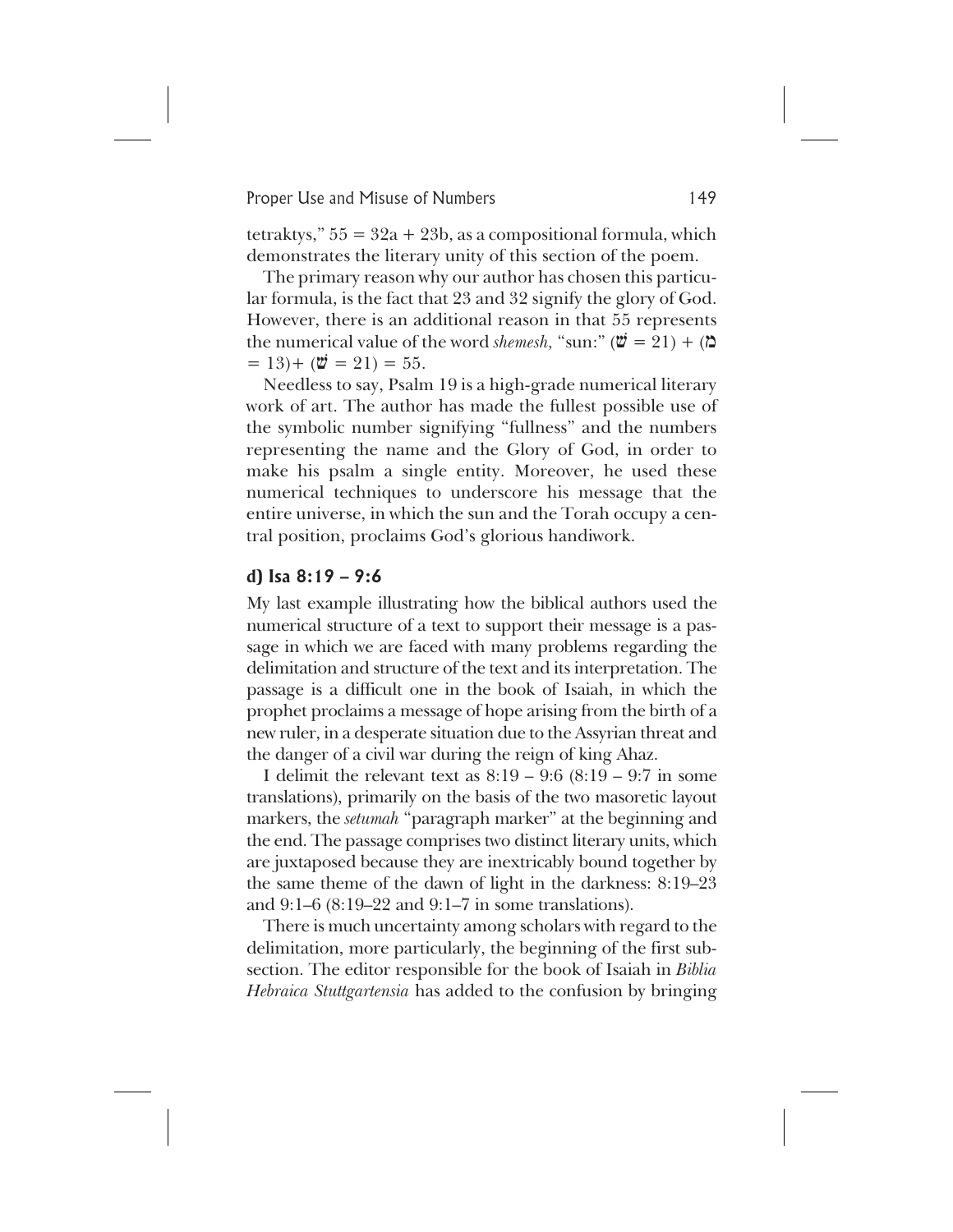about an open space in the text of 8:23, suggesting that a new passage begins in the middle of verse 23: "Formerly the lands of Zebulon and Naphtali were lightly regarded . . ."6 However, in light of the layout in *Codex Leningrad*, which has no open space at this point, there is no basis for such a delimitation. In my opinion, we should follow the layout markers in the codex: the *setumah* before 8:23 and after 9:6. This delimitation is corroborated by the numerical aspects of both 8:19–23 and 9:1–6.

My logotechnical analysis of 8:19–23 has revealed the following structure.

| $8:19-23$ |  |                                |  | $a + b = Mc + Sc = Total$ |                                                                                |  |
|-----------|--|--------------------------------|--|---------------------------|--------------------------------------------------------------------------------|--|
|           |  |                                |  |                           | 19. $10 + 9 = 14 + 5 = 19$ Proposition about divination                        |  |
|           |  |                                |  |                           | 20. $2 + 9 = 6 + 5 = 11$ Dawn of God's Guidance.                               |  |
|           |  |                                |  |                           | 21. $4 + 9 = 11 + 2 = 13$ Distress and 22. $3 + 7 = 10 + 0 = 10$ Darkness $23$ |  |
|           |  |                                |  |                           | 32                                                                             |  |
|           |  |                                |  |                           |                                                                                |  |
|           |  |                                |  |                           | 23. $15 + 6 = 11 + 10 = 21$ Honor bestowed on land.                            |  |
|           |  | $20-23$ 24 + 31 = 38 + 17 = 55 |  |                           |                                                                                |  |
|           |  | $19-23$ 34 + 40 = 52 + 22 = 74 |  |                           |                                                                                |  |

The literary unity of the passage is attested by the compositional formula on the basis of the verse divider,  $74 = 34a +$ 40b (for vss 19–23) and the syntax,  $55 = 24a + 31b$  (for vss 20–23), in which the divine name numbers 17 and 26 have been interwoven. The 74 words divide into 19 in verse 19, and 55 in verses 20–23, which signifies the presence of the "minor tetraktys" (see below).

Verse 19, should therefore be regarded as an introduction to the "minor tetraktys" in verses 20–23. It contains a proposition regarding the practice of seeking guidance through divination, which was understandably rife in those uncertain times. Taking such practices as his starting-point, the prophet presents his own guidance to the people, advising them to keep to the instructions God has given them. He points to the prospects for the future: darkness and gloom for those who rely on the diviners, but light and honor for those in anguish.

The components of the "minor tetraktys" can easily be detected, when we take the contrast between light and darkness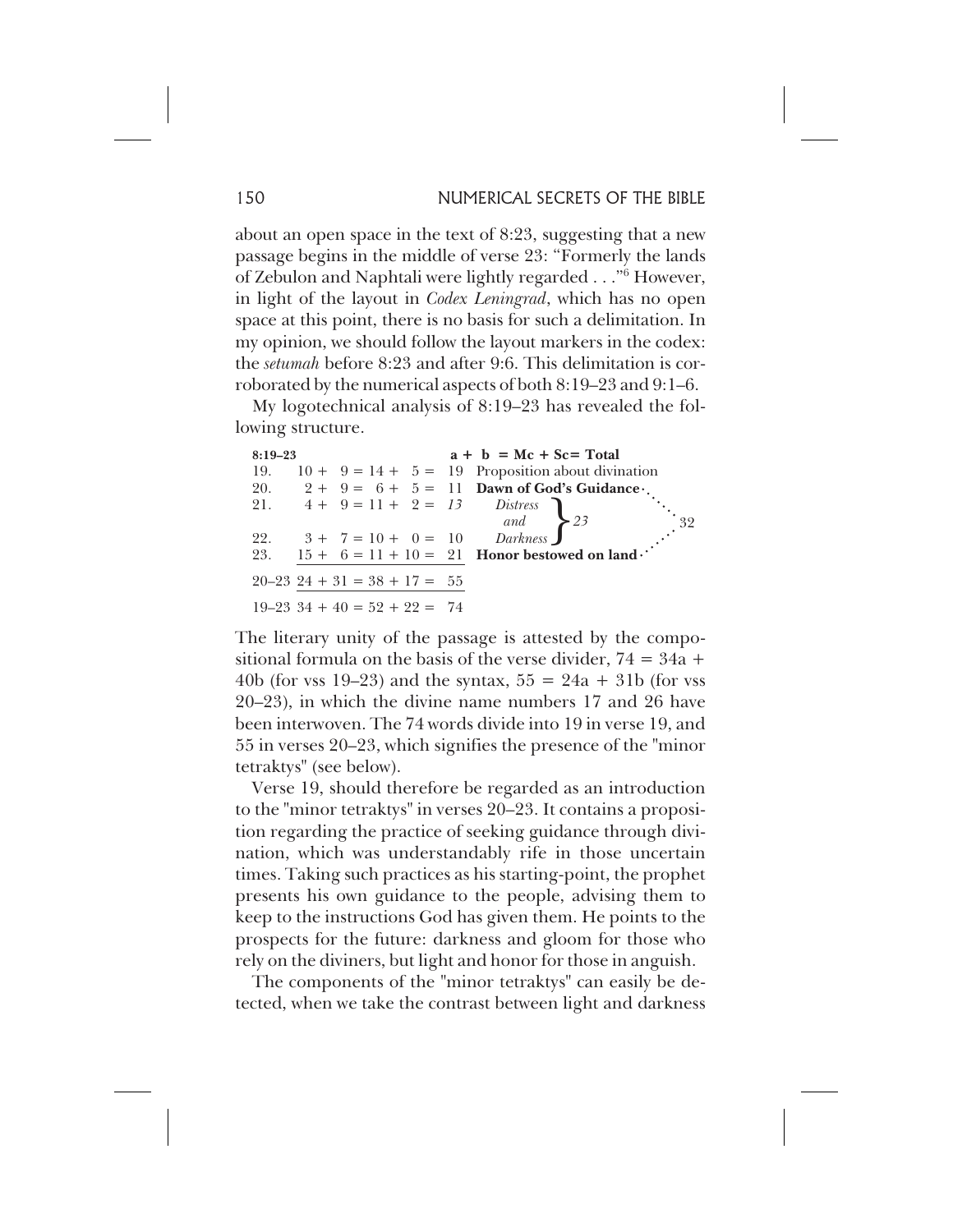as the key to unlock its artfully arranged structure. In verses 21–22, which are made up of 23 words, the prophet speaks about distress, darkness, and the gloom of anguish. This part of the prophecy is surrounded by utterances about light from the Torah (verse 20), and about a situation of "no gloom" and of the "bestowing of honor" (verse 23). In the 11 words of verse 20 "dawn" is clearly the keyword: "Surely, according to this word (the citation in verse 19!) they say that there is no dawn for him (the people)." The dawn pertains to the light of guidance and salvation for those in anguish.

The 21 words of verse 23 are devoted to the bright prospects envisaged by the prophet. The total number of words in verses 20 and 23 are 32, which represents the numerical value not only of *kabod*, "glory," but also of the cognate verbal form *hikbid*, "he bestowed honor / made glorious," found in verse 23  $(hkbyd = 5+11+2+10+4 = 32).$ 

When I discovered this artful structure of the "minor tetraktys," I realized that the purpose of the author was to show how the light of God's guiding and saving presence encompasses the darkness, which means that the light shall overcome the darkness. It reminded me of the converse expressed in John 1:5, "The light shines in the darkness, and the darkness has not overcome it."

The number 55 also features in the compositional formula,  $94 = 55a + 39b$  in 9:1–6, in which the main theme is clearly the dawn of the light of hope and salvation:

> The people that walked in darkness have seen a great light; on those who lived in a land as dark as death a light has dawned.

The passage in Isa 9:1–6 has the following structure.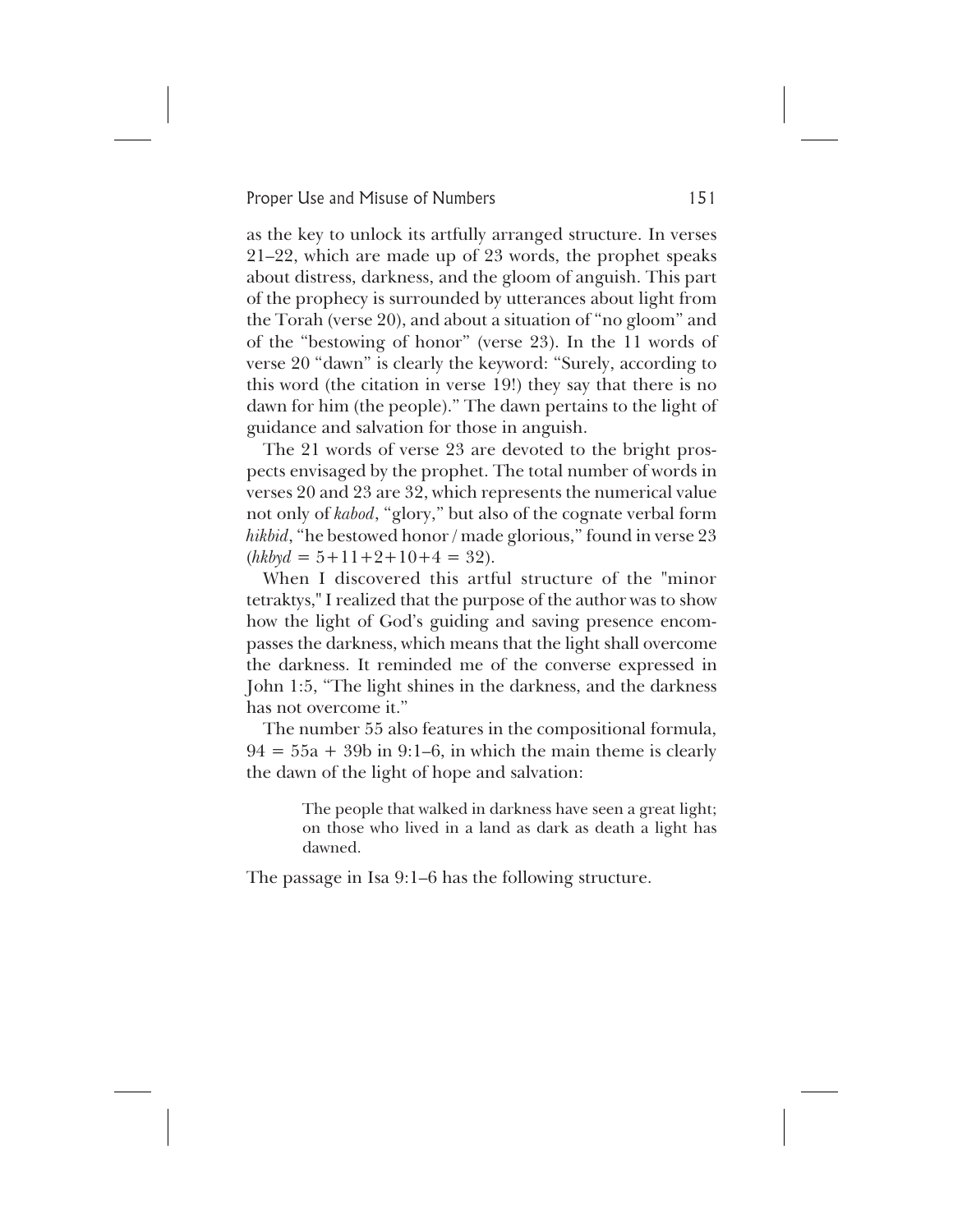| 9:1-6 $a + b = Mc + Sc = Total$ |                                |  |  |  |                                   |                                |    |
|---------------------------------|--------------------------------|--|--|--|-----------------------------------|--------------------------------|----|
| 1.                              | $6 + 6 = 10 + 2 = 12$          |  |  |  |                                   | (third person form). $\dots$ . |    |
|                                 |                                |  |  |  | 2. $5+8=9+4=13-1$                 | 26 (second person)             | 24 |
|                                 |                                |  |  |  | 3. $10 + 3 = 3 + 10 = 13 - 15$    |                                |    |
| 4.                              | $8 + 4 = 4 + 8 = 12$           |  |  |  |                                   | (third person form). $\dots$   |    |
|                                 | $1-4$ 29 + 21 = 26 + 24 = 50 = |  |  |  |                                   | $26 + 24$                      |    |
|                                 | 5. $11 + 10 = 0 + 21 = 21$     |  |  |  |                                   |                                |    |
|                                 | 6. $15 + 8 = 18 + 5 = 23$      |  |  |  |                                   | (third person form) $\}$       | 44 |
|                                 | $5-6$ 26 + 18 = 18 + 26 = 44   |  |  |  |                                   |                                |    |
|                                 |                                |  |  |  | $1-6$ 55 + 39 = 44 + 50 = 94 = 26 | ┿                              | 68 |

The text, which divides into two parts (1–4 and 5–6), is skillfully arranged in such a way that the name/Glory-number (26) features several times in its structure, for instance, in the 26 words in the second person section (verses 2–3). The other divine name/Glory-number, 17, features in the number of words in the third person sections (verses 1, 4, 5, 6): 68  $(4 \times 17)$ .

Particularly interesting is the syntactic compositional formula of verses  $1-4$ ,  $50 = 26$ Mc +  $24$ Sc (Mc = Main clause; Sc = Subordinate clause), which corresponds to the division of the 50 words into 26 in the second person section, and 24 in the third person section. The same applies to the twofold use of the compositional formula  $44 = 26 + 18$  in verses 5–6, where the formula  $44 = 26a + 18b$  occurs in a reversed form in the syntactical formula  $44 = 18$ Mc + 26Sc. Moreover, there is a third instance of this formula: the 44 words also divide into 26 in the passage in which the name of the newly born prince is specified and his reign envisaged (in italics in the translation below), and 18 in the rest of the text.

> For a child has been born to us, a son is given to us; he will bear the symbol of dominion on his shoulder, and they shall proclaim his name:

*Wonderful Counselor, Mighty Hero, Eternal Father, Prince of Peace. Wide will be the dominion and boundless the peace bestowed on David's throne and on his kingdom, to establish and support it with justice and righteousness from now on, for evermore*.

The zeal of the Lord of Hosts will do this.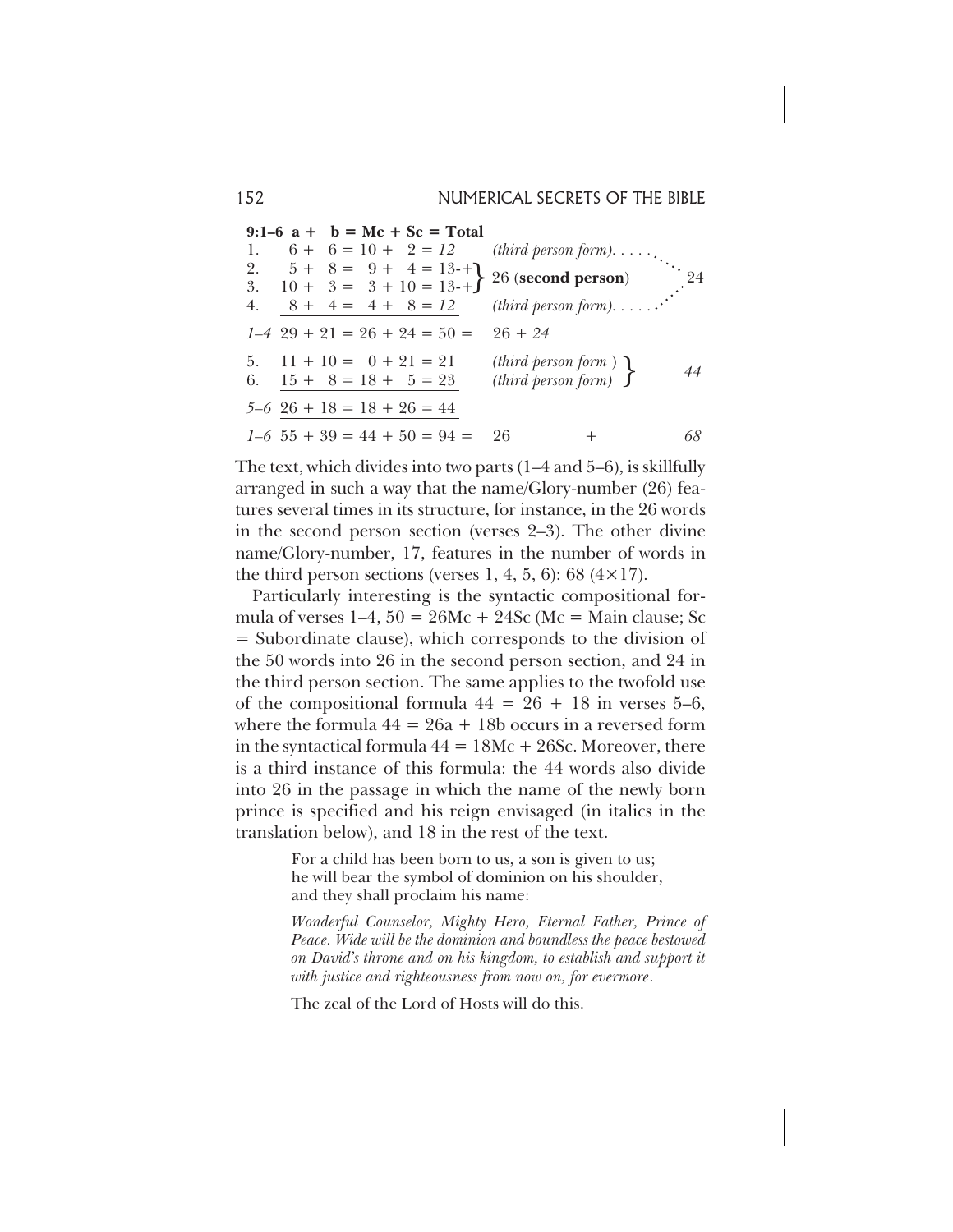Let me conclude the discussion by drawing attention to another significant numerical aspect of Isa 8:19 – 9:6. It concerns the use of the number 55, which not only occurs in the "minor tetraktys" giving structure to 8:20–23, but also, as we have noted, in the compositional formula of the second section of the passage  $(9:1-6)$ :  $94 = 55a + 39b$ . Apart from being the sum of 23 and 32, the number 55 appears to have a deeper significance in this particular context. In light of the likely possibility that the newborn child, referred to in 9:5, was the infant prince Hezekiah, it is not a matter of chance that the number 55 was chosen for the make-up of the text. It represents the numerical value of the name of the newborn prince **VHYQZ+**  $[(\Pi=8) + (\dagger=7) + (\dagger=19) + (\dagger=10) + (\dagger=5) + (\dagger=6) = 55].$ 

In my opinion, the author's choice for the 55 words of the "minor tetraktys" was also, and perhaps primarily, motivated by his desire to embed the name of the newborn prince in the text of his prophecy. This would mean that he encoded a message in the text, expressing the messianic expectations arising from the birth of the new prince. Since it concerns a hidden message that does not meet the eye of the ordinary readers, it was known only to the prophet and to some insiders. However, it was there all the same, as a witness to his messianic expectations.

To return to where we started: the passage in question must be interpreted against the backdrop of the proposition concerning the consultation of diviners during the dark days of the reign of Ahaz. In that situation, Isaiah warned his people not to turn to mantic practices, but to listen to the word of God. As YHWH's spokesman, the prophet presents his own prophecy in opposition to that of the diviners, to offer his people guidance and hope, intimating that the newly born prince might be a messianic prince of peace.

### **The Misuse of Numbers by Numerologists**

In view of the impending danger of misunderstanding and misusing the numerical aspects of the Bible, there is every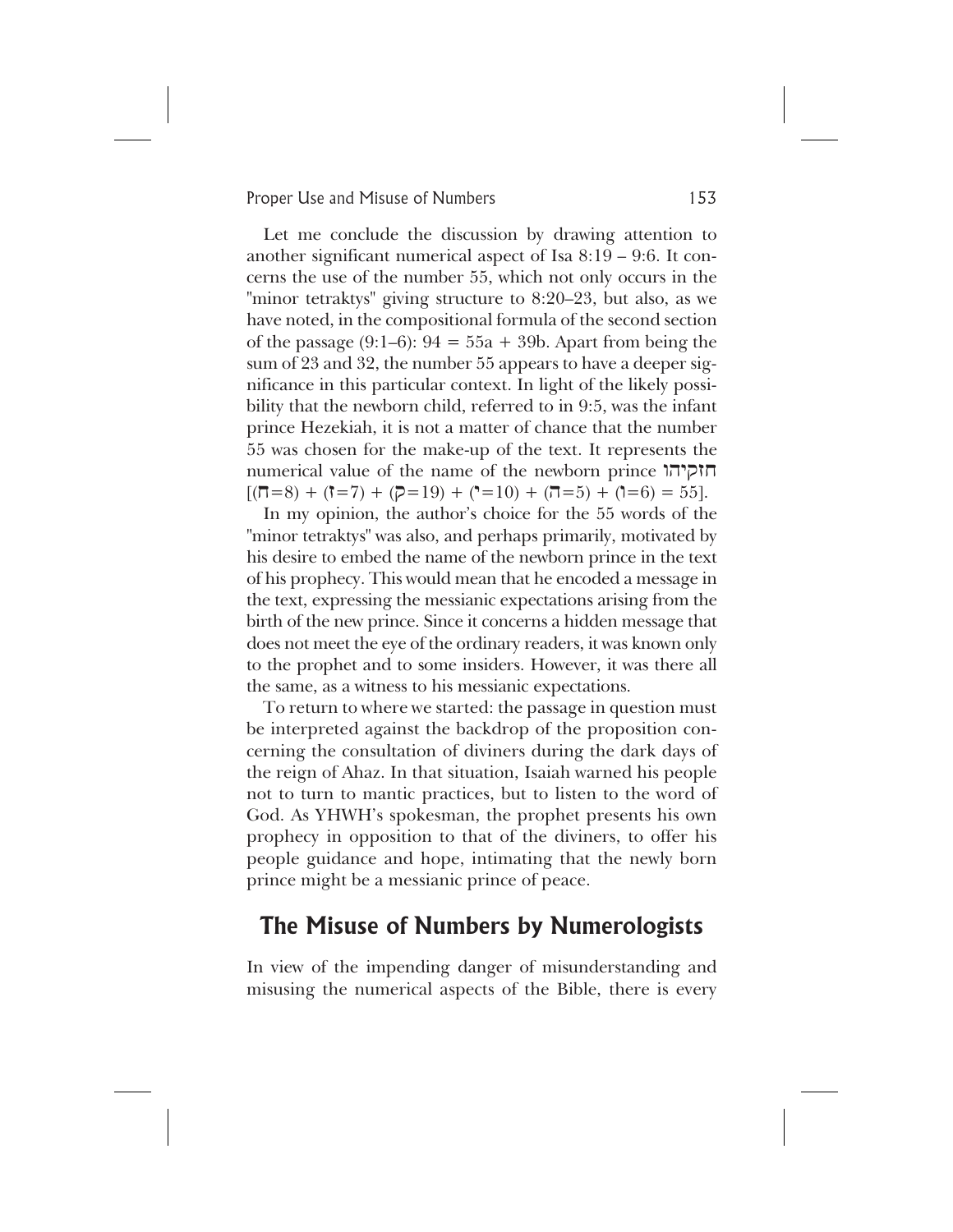reason to sound a warning at this point. We should exercise great caution in dealing with the function and the symbolism of numbers in the biblical writings. What we must realize at the outset, and constantly keep in mind, is the fact that biblical writers employed a limited number of symbolic numbers to give structure to their texts and, as far as I can see, an equally limited number of symbolic values to fit their texts with encoded messages. This means that we have to limit our expectations and restrict our imagination. It is wrong to assume that every number has a symbolic significance and that every text contains an encoded message. This would open the door to unrestrained speculation and arbitrary inferences.

What scholarly numerical research has brought to light is that the use of structural numbers by the biblical writers was limited to the following categories.

- $\blacktriangleright$  the three numbers which have obtained a specific, individual symbolic significance: 7 (the number expressing fullness and abundance), to a lesser degree 10 (the useful mnemonic device expressing totality), and 11 (the number of fulfillment)
- $\blacktriangleright$  the numbers 17 and 26, representing the numerical values of the divine name YHWH and God's *Glory*, which were interwoven into the fabric of the biblical text to express God's presence, and 23 and 32, the other two numbers representing the numerical values of *kabod* "glory," the combination of which,  $23 + 32 = 55$ , forms the popular "minor tetraktys,"
- $\blacktriangleright$  the numbers that derive their symbolic significance from the numerical value of a cardinal idea, or a keyword or important name occurring in some texts

As I have demonstrated above, the extremely high frequency with which the numbers 7, 11, 17, and 26 as well as the combination of 23 and 32 occur in the biblical writings shows that their occurrence is not a matter of chance or contingency, but one of design. Scribes consciously and intentionally used these numbers. The occurrence of some of the numbers that happen to have the numerical value of a cardinal idea, a keyword, or an important name in a given text could, of course,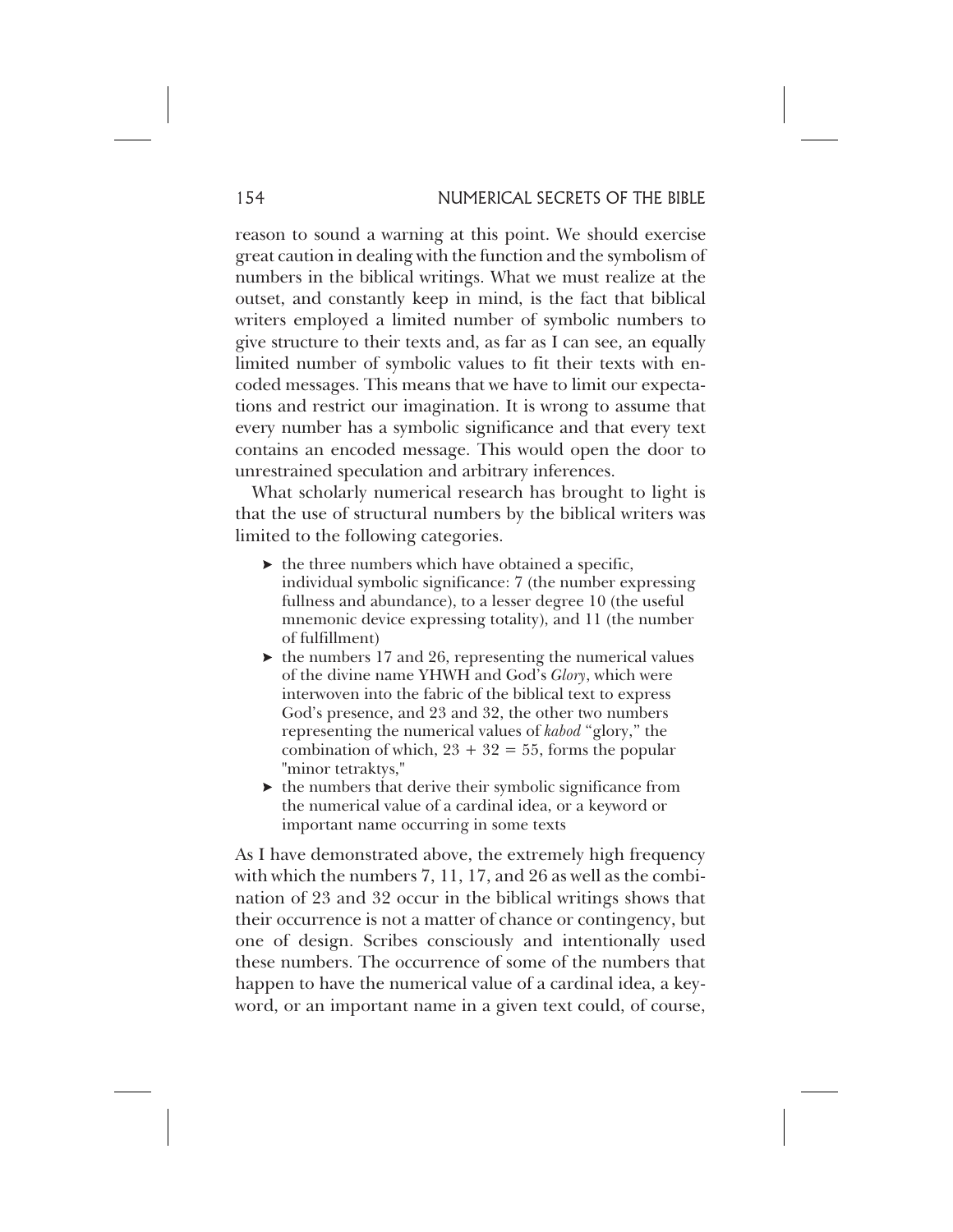in some cases, be a matter of chance. In the instances presented here, however, they seem to have been deliberately chosen. Their function is clearly to underscore a crucial idea in the text or to convey a message encoded in it.

However, as I have stated above, such instances are limited. Therefore, once again I must lay the greatest possible stress on the need for exercising caution in using the numerical aspects of a text to detect hidden messages and veiled predictions. Such efforts lead to the pseudo-science of numerology, a practice that goes far beyond the intentions of the biblical writers and amounts to gross misuse of the numerical aspects of the Bible. To assume the presence of an encoded message in a given text, three hard conditions have to be met.

- First, there must be a clear relation between such a message and the contents of the text—from a human point of view.
- Second, it should not fall outside the historical and cultural perspective of the biblical author.
- Third, its use by the author must be plausibly designed, reasonable, and probable. In other words, the function of the numerical aspects of a text is restricted to what the biblical writer intended.

These criteria establish the boundaries between proper use and misuse. Let me give some examples to demonstrate what I mean.<sup>7</sup>

In Rev 13:17–18, reference is made to the name and the number of the Beast, of which it is said "it is a human number: its number is six hundred and sixty-six." The most feasible explanation of 666 in my opinion is that it represents the numerical value of the Hebrew equivalent of Caesar Nero: QeSaR NeRoWN:  $Q=100 + S=60 + R=200 + N=50 +$  $R=200 + W=6 + N=50 = 666$ . This interpretation fully complies with the conditions formulated above: the reference to Nero, the notorious persecutor of the early church, bears a clear relation to the contents of the book; it fits the historical and cultural context of the author and it is most plausible that he intended this veiled reference. Finally, the use of the Hebrew language in preference to Greek or Latin for comput-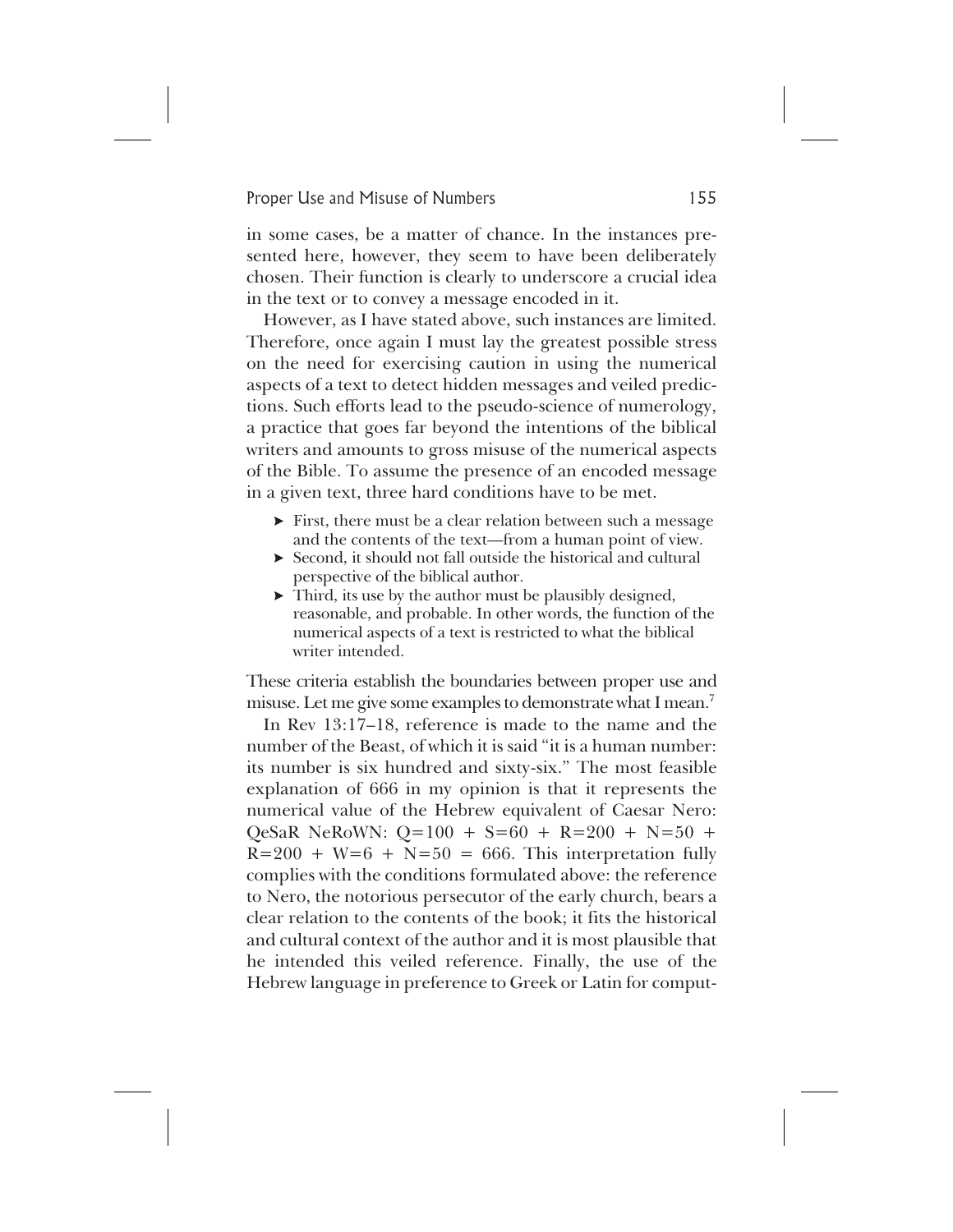ing the numerical value of Caesar Nero is compatible with the Jewish cultural background of the author.

The fact that 666 also represents the numerical value of the Roman numerals in Diocles Augustus (Diocletianus), DIoCLes  $aVgVstVs: D=500 + I=1 + C=100 + L=50 + V=5 + V=5 =$ 666, is a matter of contingency. Apart from the fact that a reference to this emperor (who lived at the end of the third century) does not square with the historical situation of the author, it is not probable that he would have used such an un-Jewish device.

The same applies to the fact that 666 also represents the numerical value of the Greek word *lateinos*, "latin": (1=30) +  $(a=1) + (t=300) + (e=5) + (i=10) + (n=50) + (o=70) +$  $(s=200) = 666$ , which I regard as the least probable explanation.

The explanation given by the sixteenth-century Roman Catholic numerologist Peter Bungus, who interpreted the number 666 as representing the numerical value of Martin Luther (LUTHERNUC =  $30 + 200 + 100 + 8 + 5 + 80 + 40$  $+ 200 + 3 = 666$ , to prove that Luther was the Beast of Revelation 13, is of course bogus numerology, which has nothing whatsoever to do with the intent of the writer of Revelation.

The same goes for the assertion, which circulated during the eighties among the religious right, that Ronald Reagan was the Beast, since each of his two forenames and surname consists of 6 letters each: Ronald (6) Wilson (6) Reagan (6). What are the limits of absurdity?

Another example of the misuse of the numerical aspects of the Bible is the completely misguided, rather arrogant supposition that the Bible contains numerically coded "prophecies" pertaining to our own times. In this vein, the book of Esther is supposed to contain a coded reference to the Jewish year 5707 (707 being the numerical value of  $\Pi$ ,  $\Psi$ , and  $\Pi$ , three Hebrew letters occurring in the names of the ten sons of Haman who were hanged:  $[\mathbf{\Pi} = 400] + [\mathbf{\mathcal{W}} = 300] + [\mathbf{\dagger} = 7] = 707$ . Thus it was claimed that the year  $5707$  (= 1946—what happened to the 5?), the year in which the Nazi war criminals were brought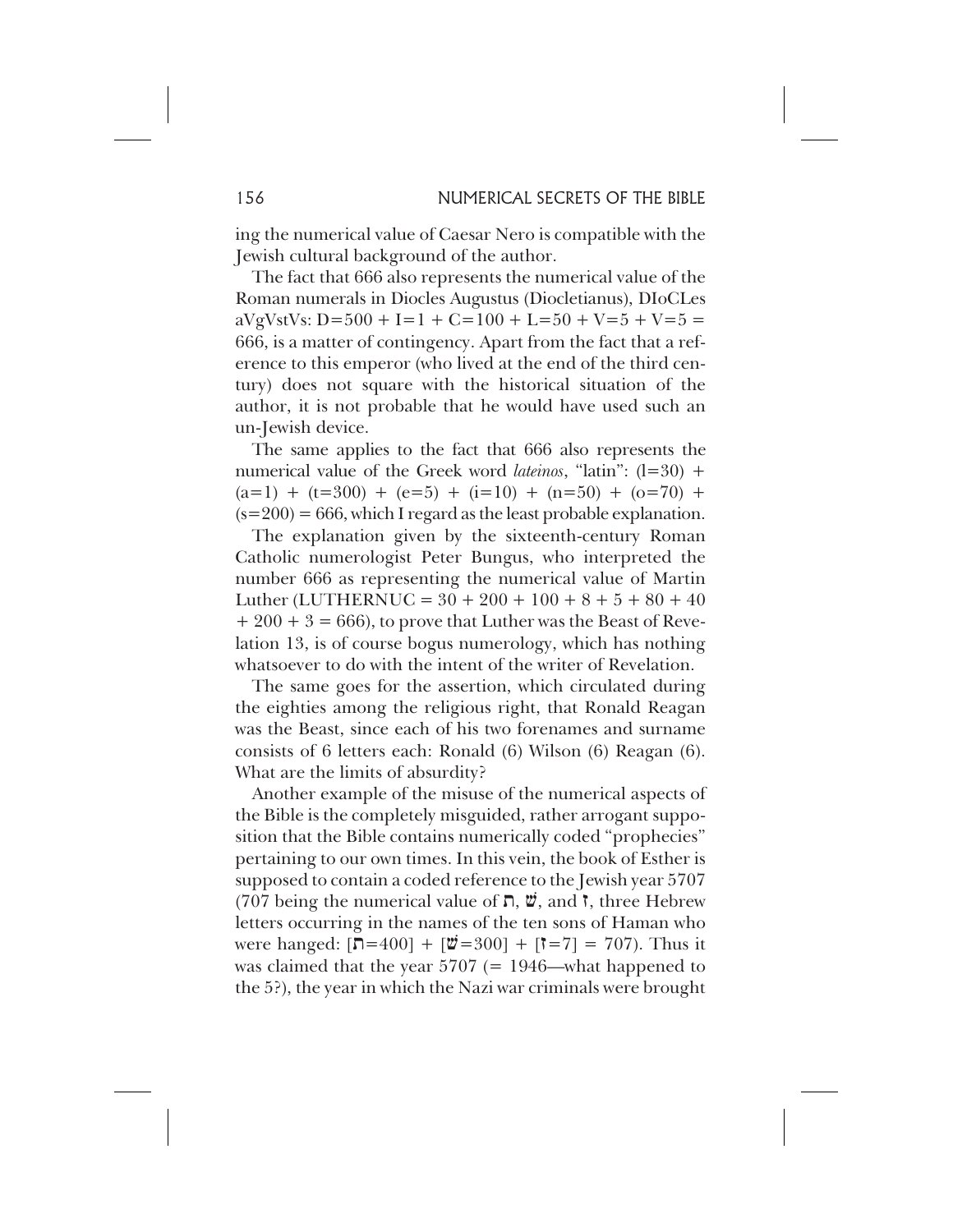to justice and condemned to death by the international war crimes tribunal, was already predicted in Esther. So what?

A notorious example of numerology, based upon the Authorized Version, is mentioned by David Wells: "in Psalm 46 the forty-sixth word is "shake"; the forty-sixth word from the end counting backwards is "spear." Shakespear! Why? Well, when the King James Authorized Version was completed in 1610, Shakespear [sic!] was 46 years old!" What of it?8

This reminds us of the endeavours by modern computerliterate Bible freaks who subject the text of the Hebrew Bible to computer analyses in order to extract from it supposed encoded "information" regarding past, present, and future historical events, ranging from the discoveries by Edison to the rise to power of Adolf Hitler, the assassination of John F. Kennedy, the Holocaust, the presidency of Bill Clinton, the names of rabbis, the Gulf War, and the death of Yitschaq Rabin. Such exercises, which degrade the Bible to a mechanical prophesying machine, can only impress the naive and the credulous. They constitute a flagrant outrage to the biblical writers and should be rejected out of hand as totally irrelevant, and blatant nonsense.<sup>9</sup>

## **A Theological Assessment of The Numerical Aspects of the Bible**

Having read what I have written in the seven chapters about the rediscovery of the astounding numerical aspects of the Bible, the reader might wonder what should be made of it. As I have stated at the beginning of this chapter, the discoveries are first and foremost a matter of concern for the scholarly world. However, since I have not written the book primarily for "specialists" but for a broader public, I shall now try to evaluate the findings on what I may call the ground level and the level of faith. During the past eighteen years, when I was invited to speak about the numerical aspects of the Bible, I was regularly confronted with the question: "What does it mean for the ordinary reader of the Bible?" My answer has always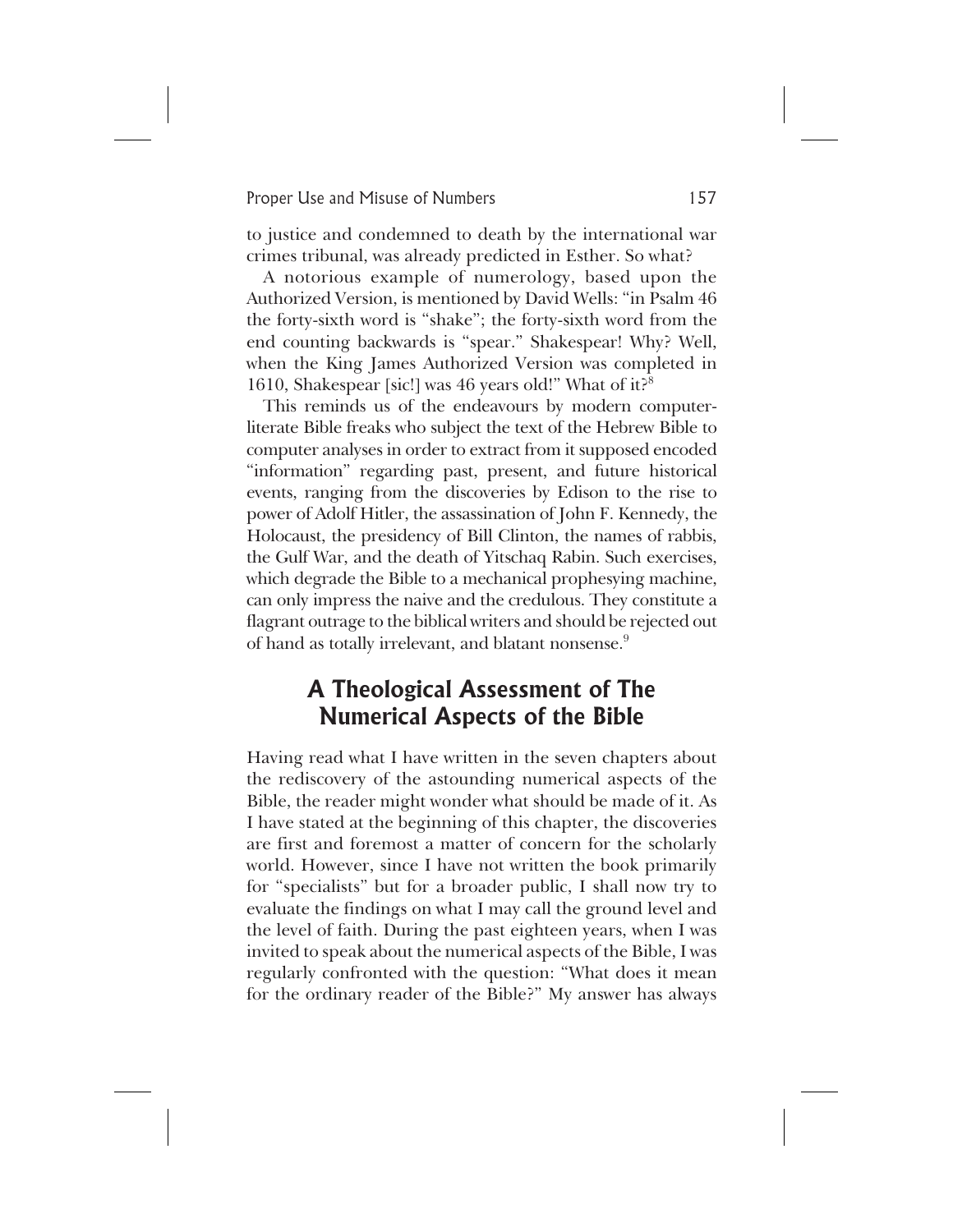been twofold: First, that the new discoveries can arouse in us a new appreciation of the Bible as a high-grade literary work of art, our most precious heritage from antiquity. Second, that the fascinating and in some respects awe-inspiring numerical aspects of the Bible underscore the unique character of the the book that we believers assert is the Word of God.

Whether these discoveries can be interpreted as proof that the Bible is the Word of God, is quite another question. The Bible as the Word of God is a matter of faith. It does not require proof on our part. The situation is the same as regards the existence of God, which is also a matter of faith that cannot be proved in any scientific way. Therefore, in my opinion, the numerical aspects of the biblical writings, which belong to their form and style as distinct from their content, should neither be used as proof for the existence of God nor as evidence for the doctrine that the Bible is the inspired Word of God. The inspiration of the Bible concerns primarily its content, and only secondarily its form. What is said in 2 Pet 1:21, "it was under the compulsion of the Holy Spirit that people spoke as messengers of God," pertains to the message of the Bible, not to its form. The message is divine, the form is human. I might remind the reader of what I said about the interweaving of the holy divine name numbers into the fabric of the biblical texts: it renders them sacred, not divine. In other words, the content of the Bible, the substance and material dealt with in it, is divine, while its literary form and style as distinct from its content are human. Its literary form can be termed sacred but not divine in the sense of superhuman or supernatural.

This means that, despite the close relationship between the content and the form of the biblical writings, which I have amply demonstrated above, we should differentiate between the message and its form, in the same way as we differentiate the contents of a packet from its packing. The human aspects of the Bible are manifested both in its frailty and its beauty. To use a phrase from Paul's letter to the Corinthians (2 Cor 4:7): "We have this treasure in earthernware jars." They are both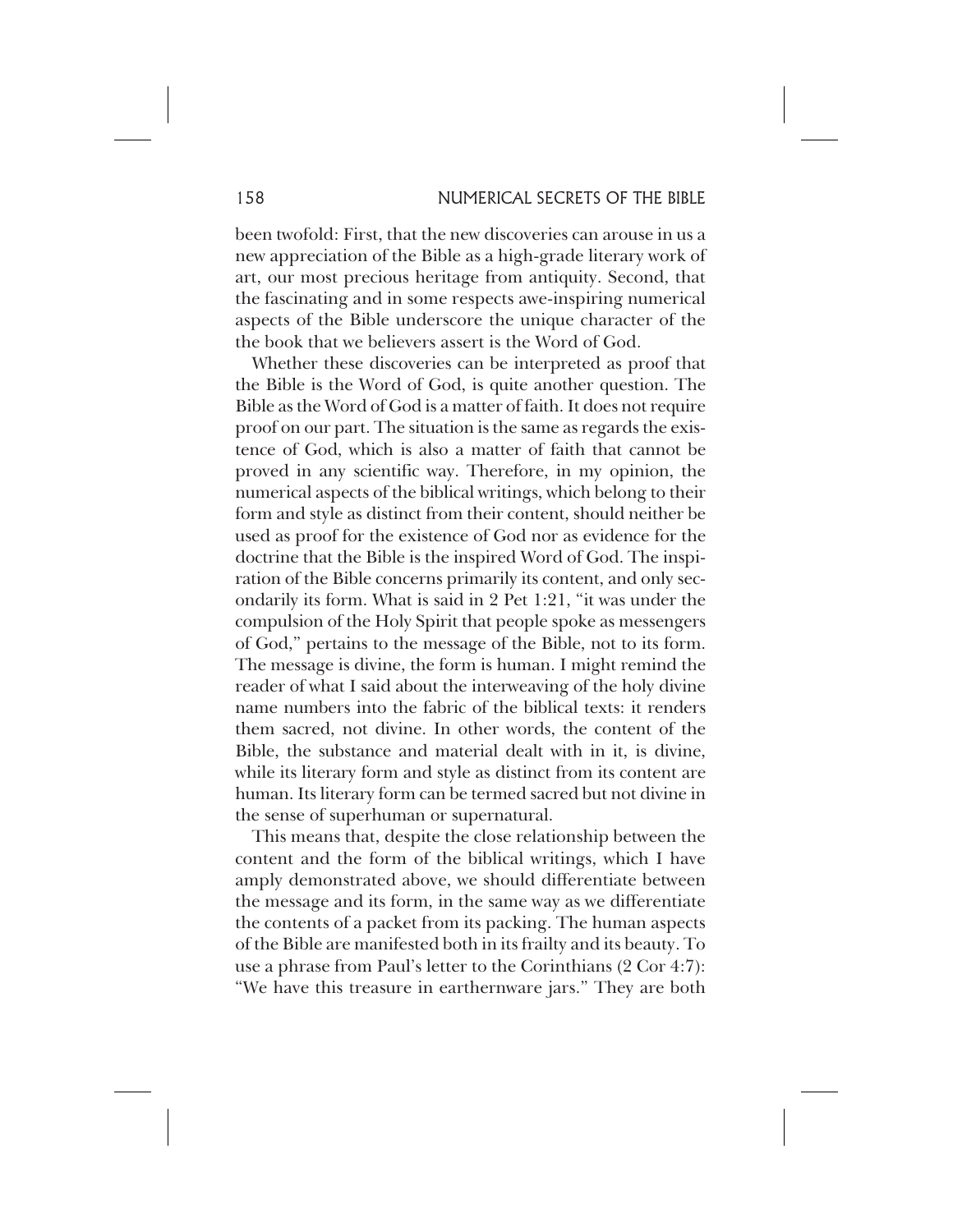frail and beautiful. The discovery of the incredibly artful numerical structures has brought to light the unsurpassed beauty of these earthernware jars. In the course of my investigations into the numerical aspects of the Bible, I was more than once deeply impressed by what I discovered. I often regarded what I found with a sense of awe, but the idea that I confronted a superhuman or supernatural phenomenon, has never crossed my mind. Though I sometimes thought "this is too beautiful not to be inspired," I have never drawn the conclusion that it cannot be the work of human beings and must therefore be ascribed to God.

Such would put God and his human agents in a most unfortunate competitive position.

Yet these discoveries have given rise to the conclusion that the Bible could not have been produced by human beings, but must have been the work of God himself. Oskar Goldberg, whose work I have discussed in chapter 6, was one of those scholars who claimed a supernatural origin for the Bible on the basis of the literary form of the Pentateuch. He regarded the awe-inspiring numerical aspects of the Torah not only as rendering it "a miracle in Antiquity" ("*ein Wunder der Urzeit*"), but also as proof of its "metaphysical origin."<sup>10</sup>

The most ardent and strenuous protagonist of the metaphysical origin of the Bible on the basis of its numerical aspects was Goldberg's contemporary, Ivan Panin (1855–1942), a Russian born Jew who emigrated to the New World and studied at Harvard University, where he worked as a professor of mathematics. Initially a fervent antagonist, he converted to Christianity on the basis of his study of the numerical aspects of the New Testament, more particularly his discovery of the occurrence of the number 7 and its multiples in these writings, analogous to the books of the Old Testament. His findings led him to the conclusion that the Bible as a whole is "a mathematical miracle" which could not have been produced by ordinary human beings and should therefore be regarded as God's own work. The bulk of his approximately 40,000 pages of "numerics" is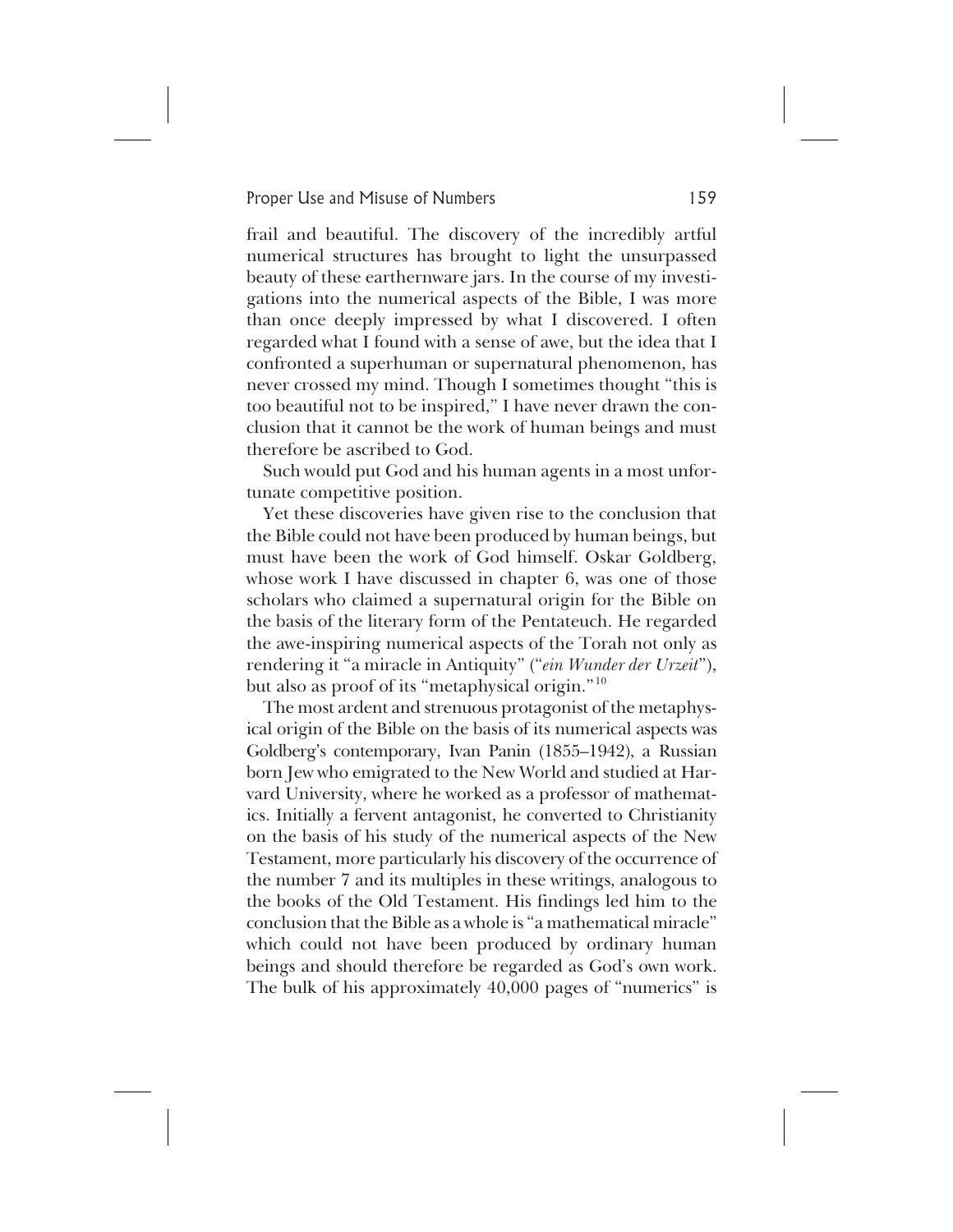devoted to kabbalistic calculations and investigations into the occurrence of the number 7, which he regarded as God's own "watermark" and which he discovered in a great number of literary and linguistic categories in both Testaments.<sup>11</sup>

There is no doubt that Panin actually detected a great number of such occurrences which were intentionally designed by the biblical authors, for as I have demonstrated earlier, they are indeed there. However, as a mathematician, Panin should have realized that it is relatively easy to register a great number of contingent occurrences—especially when the number of categories are unlimited—and to amass in this way an impressive number of both designed and contingent occurrences. The chance of obtaining an occurrence of 7 or a multiple in each category selected is relatively high: 1 to 7, which is more than 14 percent.

From a statistical point of view, this is one of the reasons, in my opinion, why critical scholars were not impressed by the evidence amassed by Panin. Moreover, his simplistic view of the Bible as the product of 33(!) authors, and his unscholarly, if not naive, approach to the text of the New Testament, in regarding Westcott and Hort as the most reliable, made it difficult for biblical scholars to take his work seriously. Finally, his claim regarding the metaphysical origin of the Bible on mathematical grounds, fervidly defended by himself and a horde of credulous disciples, excluded him definitively from serious, scientifically based biblical scholarship, causing all his work, including what is worthwhile in it, to be ignored. Unfortunately, but quite understandably, and inevitably, he suffered the same fate as Oskar Goldberg.

The fact that the work of both Panin and Goldberg was eclipsed does not rule out the presence of a hard core of truth in their investigations. It would be worthwhile to explore their writings to find out which discoveries could be used as scientific evidence contributing to a better understanding of biblical compositional techniques.<sup>12</sup>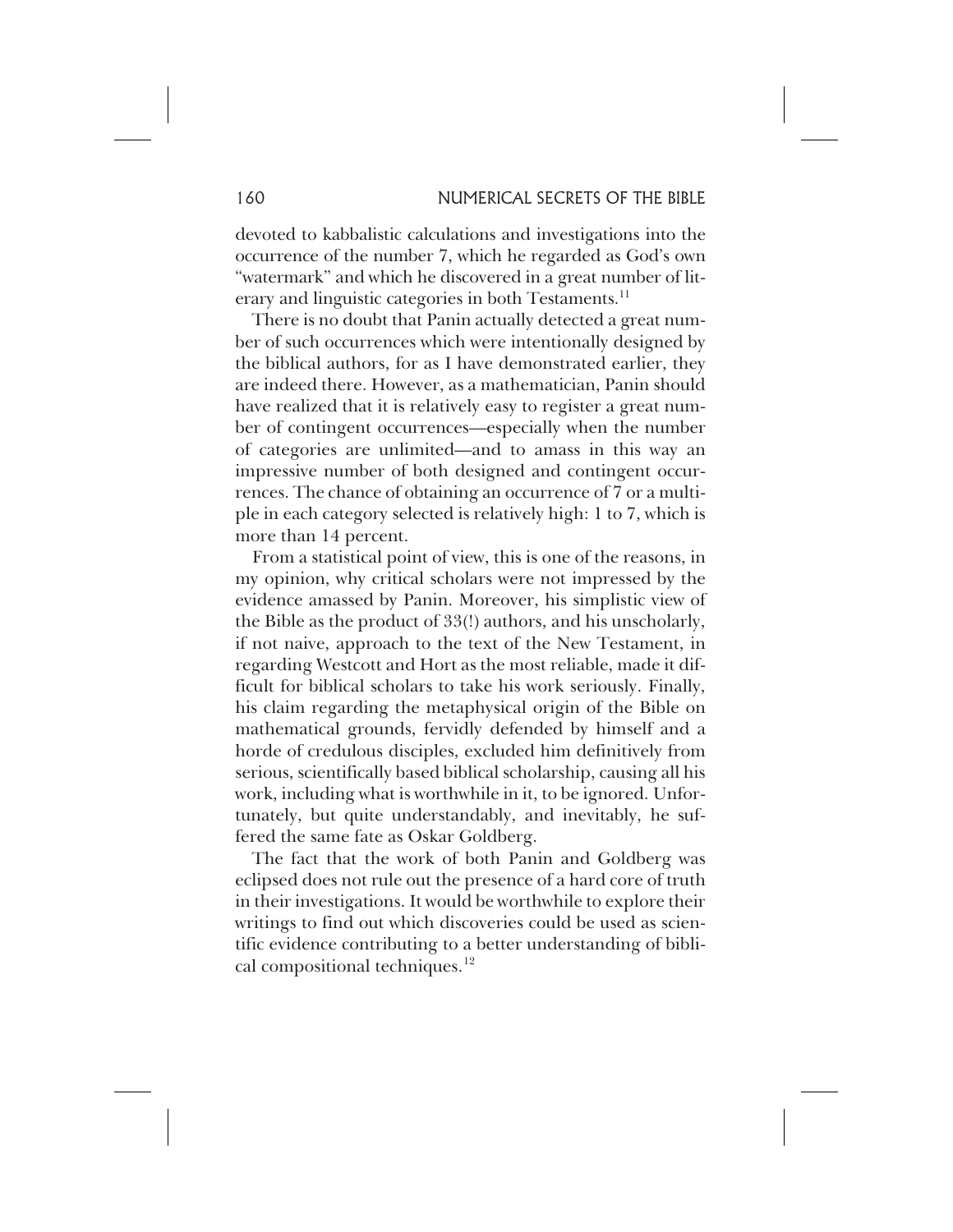Another prominent champion of the divine origin of the Bible in Panin's vein, was Friedrich Weinreb, a well-known but controversial figure in the Netherlands, mainly because of the dubious role he played during the war, for which he was convicted on charges of fraud and betrayal of fellow Jews. Despite this and other fraudulent practices, and due to his ability to influence, fascinate, and deceive credulous people, he had a sizeable circle of admirers particularly in the Netherlands. $13$ Weinreb was a modern exponent of the Kabbalah, who used the biblical text as starting point for his cosmic number and letter speculations. His endeavors to detect the supposed hidden structure of Scripture do not contribute anything to our knowledge and understanding of the biblical writings. On the contrary, as Claus Schedl remarked, Weinreb's writings do not lead us towards the biblical text but rather away from it.

In my opinion, the rather naive idea brought forward by Goldberg, Panin, Katz, Ordman, and others—to which they are fully entitled as far as I am concerned—that the numerical features of the Bible could not possibly have been constructed by normal human computation, shows lack of respect for the mathematical capabilities and the literary craftsmanship of the biblical scribes and really amounts to slighting them. The devices the biblical scribes used were not supernatural, they were technological, falling within the competence of human beings, certainly when we consider their genius inspired. Whereas there is nothing mysterious about numbers as such, as I have stated before, there is likewise nothing mysterious in the use of numbers as a literary device to give structure to the biblical writings and to imbue them with a symbolic message.

My own reaction to the discovery of the artful numerical compositions was a considerable enhancement of my esteem for the literary craftsmanship of the biblical writers. I can confidently conclude that God bestowed exceptional gifts on these scribes, which enabled them to create such artful compositions. In the same vein, I could speak, for instance, about the medieval cathedrals and the compositions of Johann Sebastian